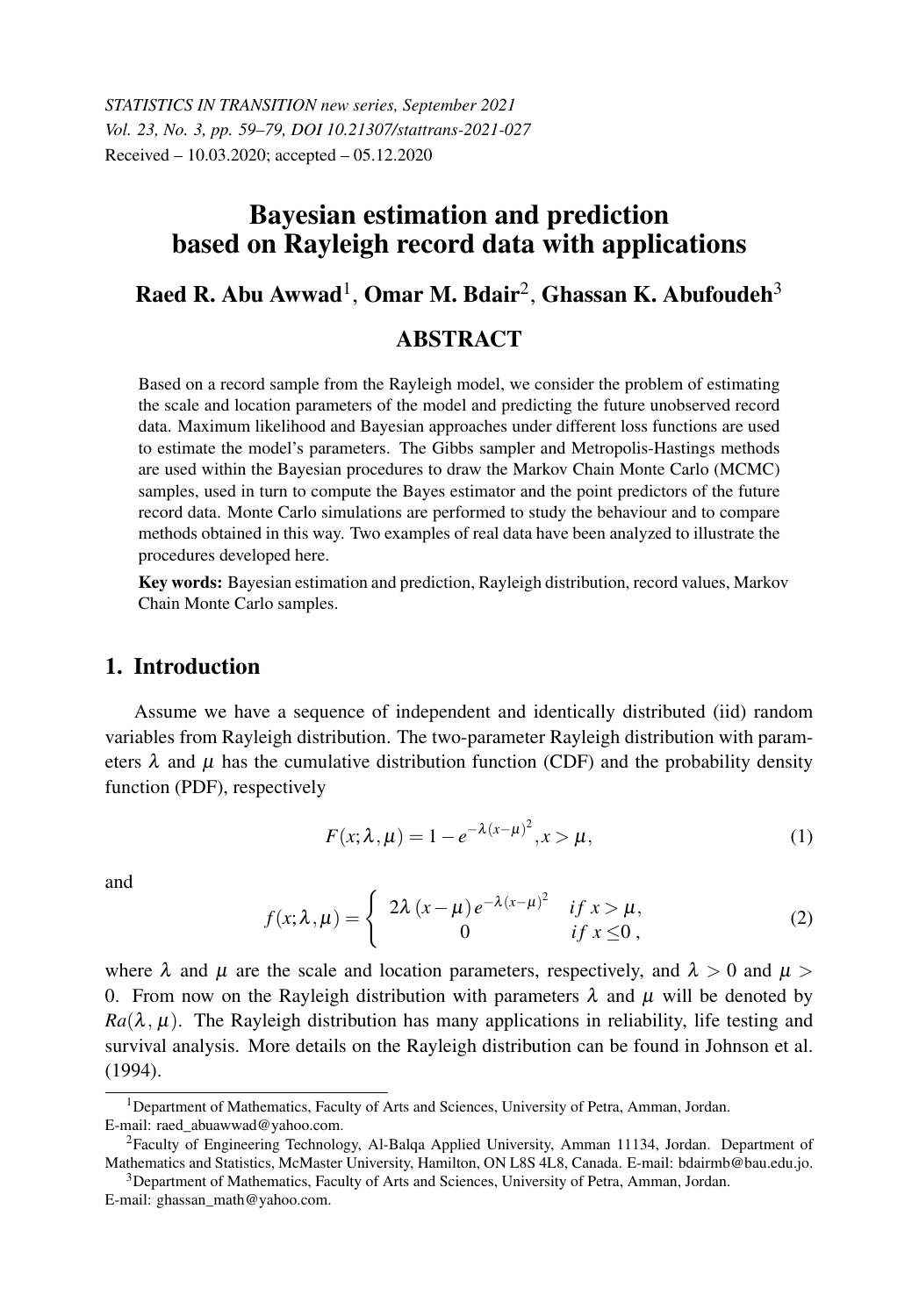The random variable  $X_j$  is called a record (upper record) if  $X_j > X_i$  for all  $i = 1, 2, ..., j -$ 1. By convention  $X_1$  is a record. Then, the record times sequence  $\{U(n), n \geq 1\}$  is defined as  $U(1) = 1$  with probability one, and for  $n \ge 2$ ,  $U(n) = \min\{j : j > U(n-1)\}\.$  The random variables  $X_{U(n)}$ ,  $n \geq 1$  denote the record values from *X*-sequence. Naturally, record values appear in many real life situations including data related to weather, sports, economics and life-tests. For more details about the applications of record values, we refer the reader to Arnold et al. (1998), Nevzorov (2000), and Gulati and Padgett (2003). Extensive studies for estimating parameters from the Rayleigh distribution based on different types of ordered data are available in the literature, but no attempt has been made for comparing the performances in estimating and predicting under different types of loss functions based on record values. Many authors in the literature worked on record data, among others; Bdair and Raqab (2016) considered the Bayesian prediction of future records from Weibull distribution when one- and two-sequence are used. Raqab et al. (2007) obtained the maximum likelihood estimator and Bayes estimators for the parameters of the Pareto distribution based on the record data. Raqab et al. (2018) studied the estimation and prediction problem of bathtube-shaped distribution based on record values. Madi and Raqab (2004) studied the problem of temperature records as an application to Pareto Bayesian prediction problem. Based on a set of observed records from the exponential distribution, Ahsanullah M. (1980) discussed the problem of predicting the unseen records. Ahmadi and Doostparast (2006) discussed the Bayesian estimation and prediction based on record values for some distributions like Weibull, Pareto and Burr type XII. Bdair and Raqab (2009) studied the mean residual lifetime of record data and many of its mathematical properties.

Bayesian estimation of the distribution's parameters as well as prediction of future records are of natural interest in this context. For estimating θ by a decision δ, we consider three types of loss functions. The first one is a symmetric quadratic loss function, which is given by

$$
LF_1(\theta, \delta) = (\theta - \delta)^2.
$$

The second one is an alternative to the squared loss function, namely the absolute loss function and it is given by

$$
LF_2(\theta, \delta)=|\theta-\delta|.
$$

Varian (1975) proposed the LINEX loss function which is more commonly used form of asymmetric loss. LINEX loss function can be defined by

$$
LF_3(\theta,\delta) = e^{a^*(\delta-\theta)} - a^*(\delta-\theta) - 1, a^* \neq 0.
$$

To perform a Bayesian estimates of the Rayleigh distribution parameters, their prior distributions should be specified. When both parameters  $\lambda$  and  $\mu$  are unknown, we assume that  $\lambda$  has the gamma prior distribution. The gamma prior distribution of  $\lambda$  denoted by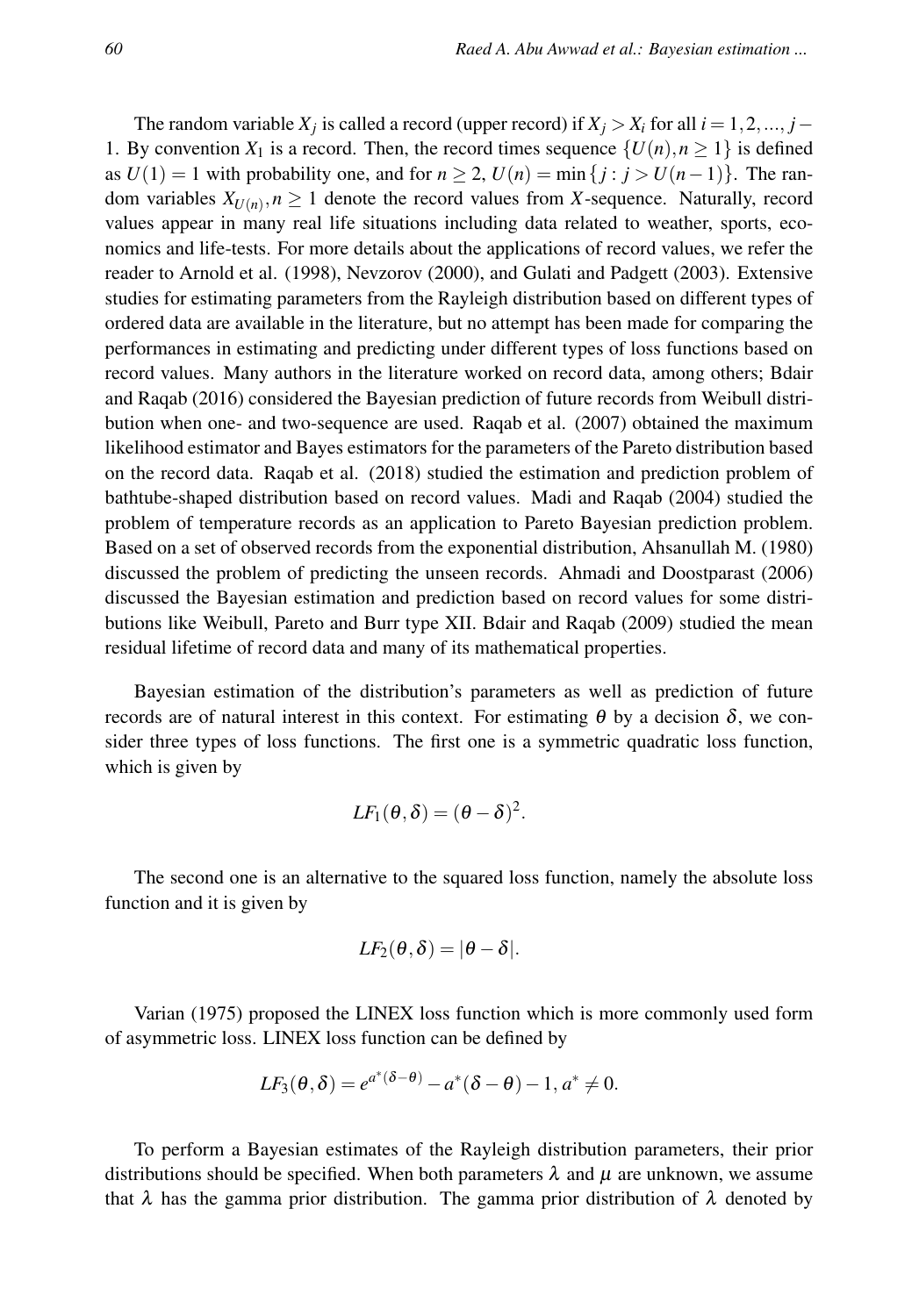*Gamma* $(a, b)$  and is given by

$$
\pi_1(\lambda|a,b) = \begin{cases} \frac{b^a}{\Gamma(a)} \lambda^{a-1} e^{-b\lambda} & \text{if } \lambda > 0, \\ 0 & \text{if } \lambda \le 0. \end{cases}
$$
 (3)

Here, the hyper-parameters  $a > 0$ ,  $b > 0$ , and  $\Gamma(a)$  is the gamma function, *i.e.*  $\Gamma(a) =$  $\int_0^\infty x^{a-1} e^{-x} dx$ . The prior of  $\mu(\pi_2(\mu))$  is assumed with support  $(0, x_{U(1)})$ . For more details, one may refer to Kundu (2008) and Abu Awwad et al. (2018) and the reference therein.

The remaining sections of the paper are organized as follows. In Section 2, we propose the maximum likelihood estimator (MLE) of the parameters of Rayleigh distribution. In Section 3, we use the Metropolis-Hastings method with normal proposal (see Metropolis, et al. (1953)) and the Gibbs sampling approach to compute the Bayes estimators (BEs) of  $\lambda$  and  $\mu$  under different loss functions  $LF_1, LF_2$  and  $LF_3$ . The implementation of Gibbs sampling and Metropolis-Hastings methods to compute sample-based estimators for the predictive density functions of the future record values based on some current available records is discussed in Section 4. In Section 5, we show numerical data analyses for illustrative purpose. For this, we employ Monte Carlo simulation to compare the BEs with the corresponding maximum likelihood estimates as well as to predict and compare between the predicted values based on the suggested types of loss functions. We conclude the results obtained in this work in Section 6.

### 2. Maximum likelihood estimation

Let  $x_{U(1)}, x_{U(2)}, ..., x_{U(n)}$  be a sequence of *n* Rayleigh upper record values with respective PDF and CDF given in Eq. (1) and Eq. (2). The likelihood function of this sample, see for example Arnold et al. (1998) and Ahsanullah (2004), is given by

$$
L(\lambda, \mu|data) = \prod_{i=1}^{n-1} \frac{f(x_{U(i)}|\lambda, \mu)}{1 - F(x_{U(i)}|\lambda, \mu)} f(x_{U(n)}|\lambda, \mu)
$$
  
=  $2^n \lambda^n \prod_{i=1}^n (x_{U(i)-\mu}) e^{-\lambda (x_{U(n)}-\mu)^2}.$  (4)

The natural logarithm of the likelihood function is

$$
\ln L(\lambda, \mu|data) = n \ln 2 + n \ln \lambda + \sum_{i=1}^{n} \ln(x_{U(i)} - \mu) - \lambda (x_{U(n)} - \mu)^2.
$$
 (5)

By equating the partial derivatives of Eq. (5),  $\frac{\partial \ln L(\lambda,\mu|data)}{\partial \lambda}$  and  $\frac{\partial \ln L(\lambda,\mu|data)}{\partial \mu}$ , to zero, we readily conclude the following two normal equations

$$
\frac{n}{\lambda} - (x_{U(n)} - \mu)^2 = 0, \text{and}
$$
 (6)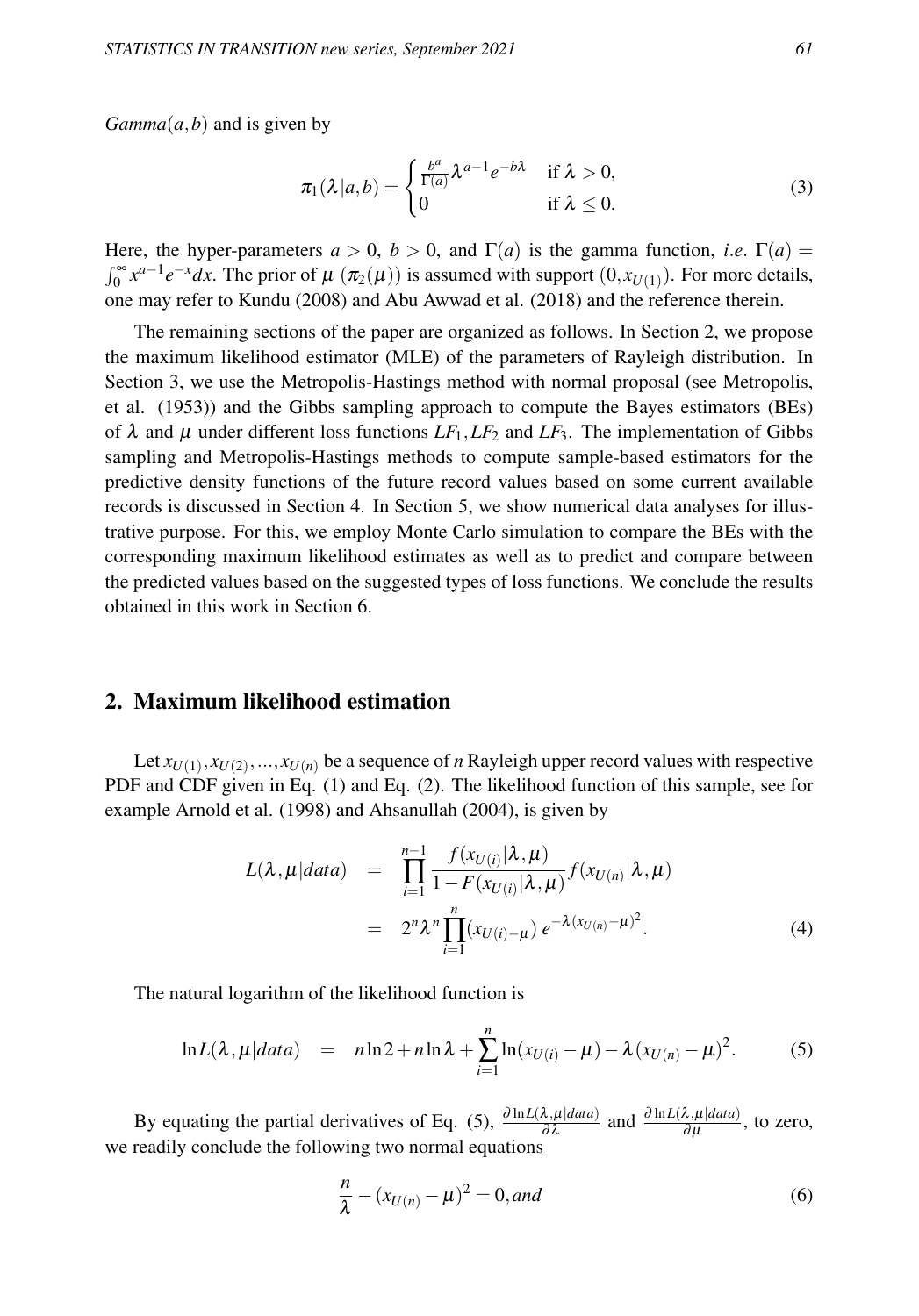$$
-\sum_{i=1}^{n} (x_{U(i)} - \mu)^{-1} - 2\lambda (x_{U(n)} - \mu) = 0.
$$
\n(7)

Equations (6) and (7) cannot be solved explicitly to obtain exact solutions for  $\lambda$  and  $\mu$ , hence fixed point iteration method is employed for that. From Eq. (6), we can find the MLE of  $\lambda$  as a function of  $\mu$ , say  $\hat{\lambda}(\mu)$ , as follows

$$
\hat{\lambda}(\mu) = \frac{n}{(x_{U(n)} - \mu)^2}.
$$
\n(8)

Substituting Eq. (8) in Eq. (5), without adding the constant term, we obtain the natural logarithm of the likelihood function of  $\mu$  as

$$
g(\mu) = -n \ln(x_{U(n)} - \mu)^2 + \sum_{i=1}^{n} \ln(x_{U(i)} - \mu).
$$
 (9)

By maximizing Eq. (9) with respect to  $\mu$ , we get the MLE of  $\mu$ , say  $\hat{\mu}_{MLE}$ . Applying the fixed point solution method on Eq.'s (10) and (11) below, we can directly obtain the maximum of Eq.  $(9)$ .

$$
h(\mu) = \mu,\tag{10}
$$

where

$$
h(\mu) = x_{U(n)} + 2n \left( \sum_{i=1}^{n} (x_{U(i)} - \mu)^{-1} \right)^{-1}.
$$
 (11)

Very simple iterative procedure  $h(\mu^{(j)}) = \mu^{(j+1)}$ , where  $\mu^{(j)}$  is the j-th iterative, can be used to solve Eq. (10). Once  $\hat{\mu}_{MLE}$  is obtained, the MLE of  $\lambda$ , say  $\hat{\lambda}_{MLE}$ , can be calculated from Eq. (8) as  $\hat{\lambda}_{MLE} = \hat{\lambda}(\hat{\mu}_{MLE}).$ 

### 3. Bayesian estimation and corresponding CIs

Let us first consider the case when the location parameter  $\mu$  is known. Based on the  $n$ observed upper record data  $x_{U(1)}, x_{U(2)}, \ldots, x_{U(n)}$ , and by combining the likelihood function Eq. (4) and the prior density Eq. (3), the marginal density of  $\lambda$  given  $\mu$  and data can be obtained to be  $Gamma(a+n, b + (x_{U(n)} - \mu)^2)$  of the form

$$
\pi_1(\lambda|\mu, data) = \frac{(b + (x_{U(n)} - \mu)^2)^{a+n}}{\Gamma(a+n)} \lambda^{a+n-1} e^{-\lambda (b + (x_{U(n)} - \mu)^2)}.
$$
 (12)

Under the squared error loss function  $LF_1$ , the BE  $\hat{\lambda}_{B_1}$  of  $\lambda$  is the posterior mean which is given by

$$
\hat{\lambda}_{B_1} = E_{posterior}(\lambda | \mu, data) = \frac{a + n}{b + (x_{U(n)} - \mu)^2}.
$$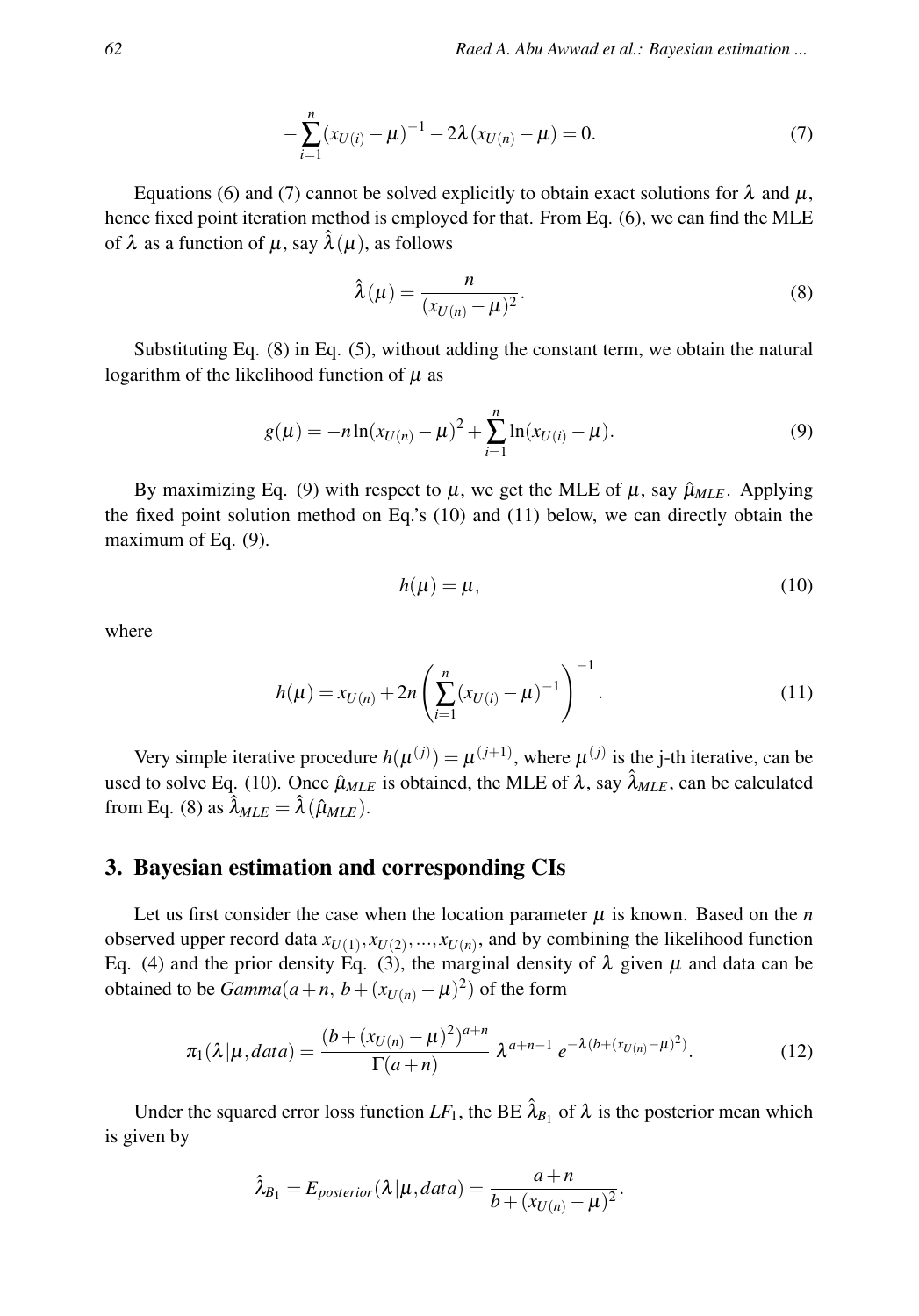Clearly, the BE under  $LF_1$  loss function,  $\lambda_{B_1}$  is the same as the the corresponding MLE of  $\lambda$  when Jeffrey's prior ( $a = b = 0$ ) is employed. The median of the posterior density,  $\hat{\lambda}_{B_2}$ , is the BE of  $\lambda$  in case of absolute error loss function  $LF_2$ . Since the median of the posterior density cannot have an explicit expression, a numerical solution is required by solving the following equation in *w*:

$$
\Gamma(a+n, (b+(x_{U(n)}-\mu)^2)w) - \frac{\Gamma(a+n)}{2} = 0,
$$

where

$$
\Gamma(a,c) = \int_c^{\infty} x^{a-1} e^{-x} dx, \ a > 0, c > 0,
$$

is the incomplete gamma function. Under the LINEX loss function  $LF<sub>3</sub>$  and for any given  $a^* \neq 0$ , the BE  $\hat{\lambda}_{B_3}$  of  $\lambda$  can be computed using the PDF of the gamma distribution as follows:

$$
\hat{\lambda}_{B_3} = -\frac{1}{a^*} \ln \left[ E_{posterior} \left[ e^{-a^* \lambda} |data \right] \right]
$$
\n
$$
= -\frac{1}{a^*} \ln \left[ \int_0^\infty e^{-a^* \lambda} \pi_1(\lambda | \mu, data) d\lambda \right]
$$
\n
$$
= -\frac{a + n}{a^*} \ln \left[ \frac{b + (x_{U(n)} - \mu)^2}{a^* + b + (x_{U(n)} - \mu)^2} \right].
$$

Since the posterior distribution of  $\lambda$  given  $\mu$  and data follows a gamma distribution, a credible interval of  $\lambda$  can be easily obtained using the percentiles from the gamma distribution. In particular, if *a* is positive integer, then the chi-square table values can be easily used for constructing credible interval for  $\lambda$ .

Now, we consider the case when both parameters  $\lambda$  and  $\mu$  are unknown. By using the prior distributions  $\pi_1(\lambda|a,b)$  and  $\pi_2(\mu)$ , the joint posterior function of  $\lambda$  and  $\mu$  is given by

$$
\pi(\lambda, \mu|data) = \frac{L(\lambda, \mu|data) \cdot \pi_1(\lambda|\mu, a, b)\pi_2(\mu)}{\int_{0}^{\infty} \int_{0}^{\infty} L(\lambda, \mu|data) \cdot \pi_1(\lambda|\mu, a, b)\pi_2(\mu) d\lambda d\mu}.
$$
\n(13)

The marginal density of  $\mu$  is obtained to be

$$
\pi(\mu|\lambda, data) \propto \prod_{i=1}^{n} (x_{u(i)} - \mu) e^{\lambda (x_{U(n)} - \mu)^2} \pi_2(\mu), \qquad (14)
$$

where  $\pi_2(\mu)$  is a prior distribution with support  $(0, x_{U(1)})$ . Here, we follow the approach suggested by Berger and Sun (1993) that no specific form of prior  $\pi_2(\mu)$  on  $\mu$  is assumed. For more details about this type of prior, the reader is referred to Abu Awwad et al. (2018). Under the squared error loss function  $LF_1$ , the BE of  $\theta = g(\lambda, \mu)$ , a function  $\lambda$  and  $\mu$ , can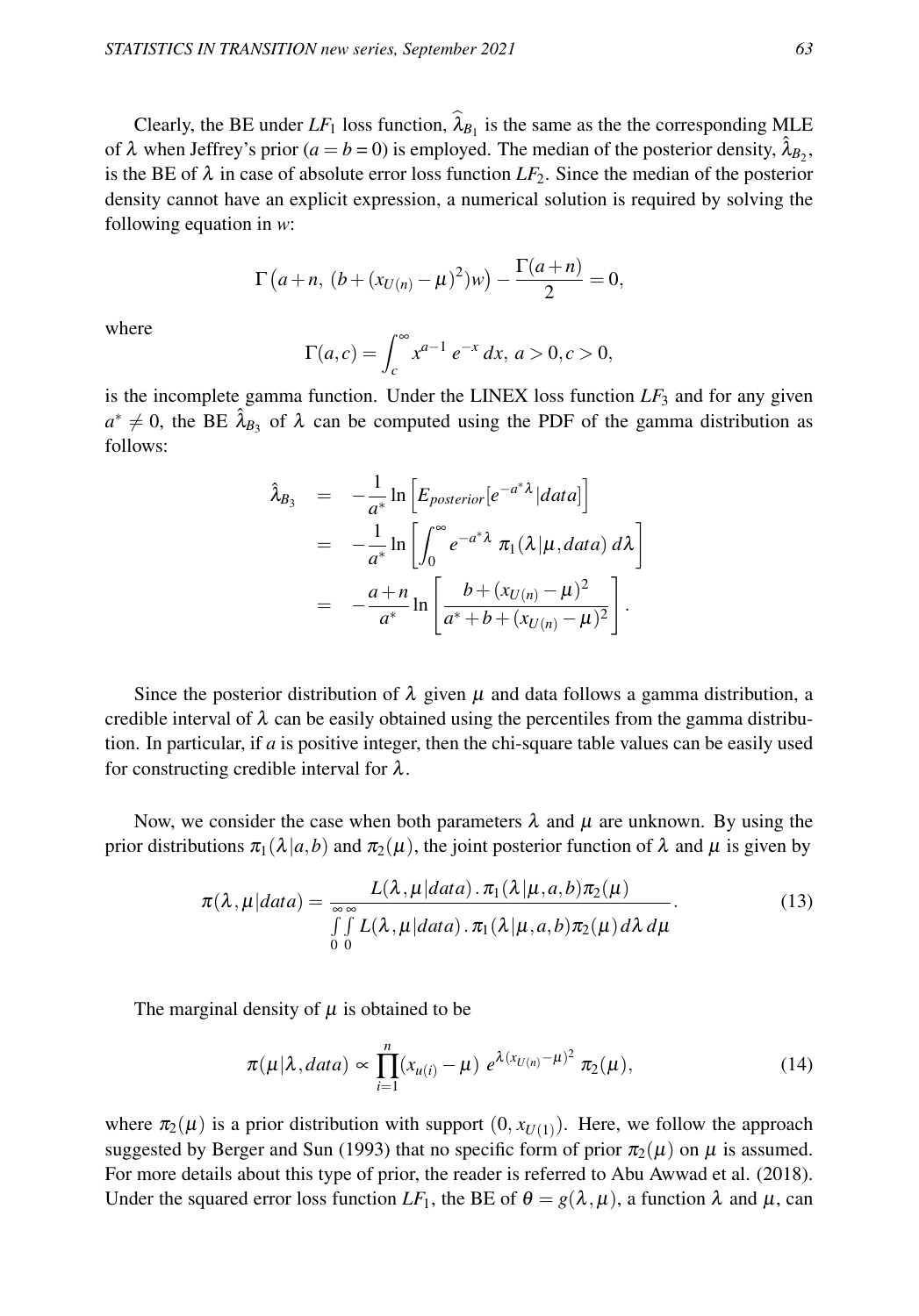be presented as

$$
\hat{\theta}_{B_1}=E_{posterior}(\theta|data)=\int\limits_{0}^{\infty}\int\limits_{0}^{\infty}\theta\,\pi(\lambda,\mu|data)\,d\lambda\,d\mu.
$$

The BE of  $\theta$  ( $\hat{\theta}_{B_2}$ ), when the absolute error loss function *LF*<sub>2</sub> is used, is just the median of the posterior distribution, *i*.*e*.

$$
\hat{\theta}_{B_2} = Med_{posterior}(\theta|data).
$$

The BE  $\hat{\theta}_{B_3}$  of  $\theta$ , under the LINEX loss function  $LF_3$ , can be obtained as

$$
\hat{\theta}_{B3} = -\frac{1}{a^*} \ln \left[ E_{posterior}(e^{-a^* \theta} | data) \right] = -\frac{1}{a^*} \ln \left[ \int_{0}^{\infty} \int_{0}^{\infty} e^{-a^* \theta} \pi(\lambda, \mu | data) d\lambda d\mu \right].
$$

Here, the Bayes point estimators  $\hat{\theta}_{B_1}$ ,  $\hat{\theta}_{B_2}$  and  $\hat{\theta}_{B_3}$  cannot be obtained in closed forms. It can be easily checked that  $\lambda$  can be generated directly using Eq. (12), while  $\mu$  cannot be generated directly from Eq. (14). For this, we implement the Metropolis-Hastings (M-H) method (see Metropolis, et al. (1953)) with normal proposal distribution to generate random values of  $\mu$  from Eq. (14). The MLEs of  $\lambda$  and  $\mu$  can be considered as initial values. We can apply this method of generation, M times, to obtain  $\{(\lambda_i, \mu_i); i = 1, ..., M\}$ . We use these MCMC samples to obtain the Bayes estimates of  $\theta = g(\lambda, \mu)$  and the corresponding credible intervals. The M-H algorithm proceeds as follows.

#### M-H algorithm for prediction problem:

- 1. Start with an initial values  $(\lambda^{(0)}, \mu^{(0)})$  and set  $k = 1$ ;
- 2. Given  $\mu^{(k-1)}$ , generate  $\mu$  from  $\pi(\mu|\text{data})$  appeared in Eq. (14) with the  $N(\mu^{(k-1)}, S_{\mu}^2)$ proposal distribution, where  $S^2_\mu$  is the variance of  $\mu$ . The values of  $\mu$  can be generated as follows:
	- a. Generate  $\zeta_k$  from  $\Omega(.) | \mu^{(k-1)}, S_\mu^2) = N(\mu^{(k-1)}, S_\mu^2)$  and *u* from the uniform distribution  $U(0,1)$
	- b. If  $u < \min(1, v)$  then let  $\mu^{(k)} = \zeta_k$ , else go to (a), where

$$
v = \frac{\pi(\zeta_k|\text{data})}{\pi(\mu^{(k-1)}|\text{data})} \frac{\Omega(\mu^{(k-1)}|\zeta_k, S_{\mu}^2)}{\Omega(\zeta_k|\mu^{(k-1)}, S_{\mu}^2)}.
$$

- 3. Given  $\mu$ , generate  $\lambda$  from  $Gamma(a+n, b + (x_{U(n)} \mu)^2)$ ;
- 4. Set  $k = k + 1$ .
- 5. Repeat steps 2-4, *M* times.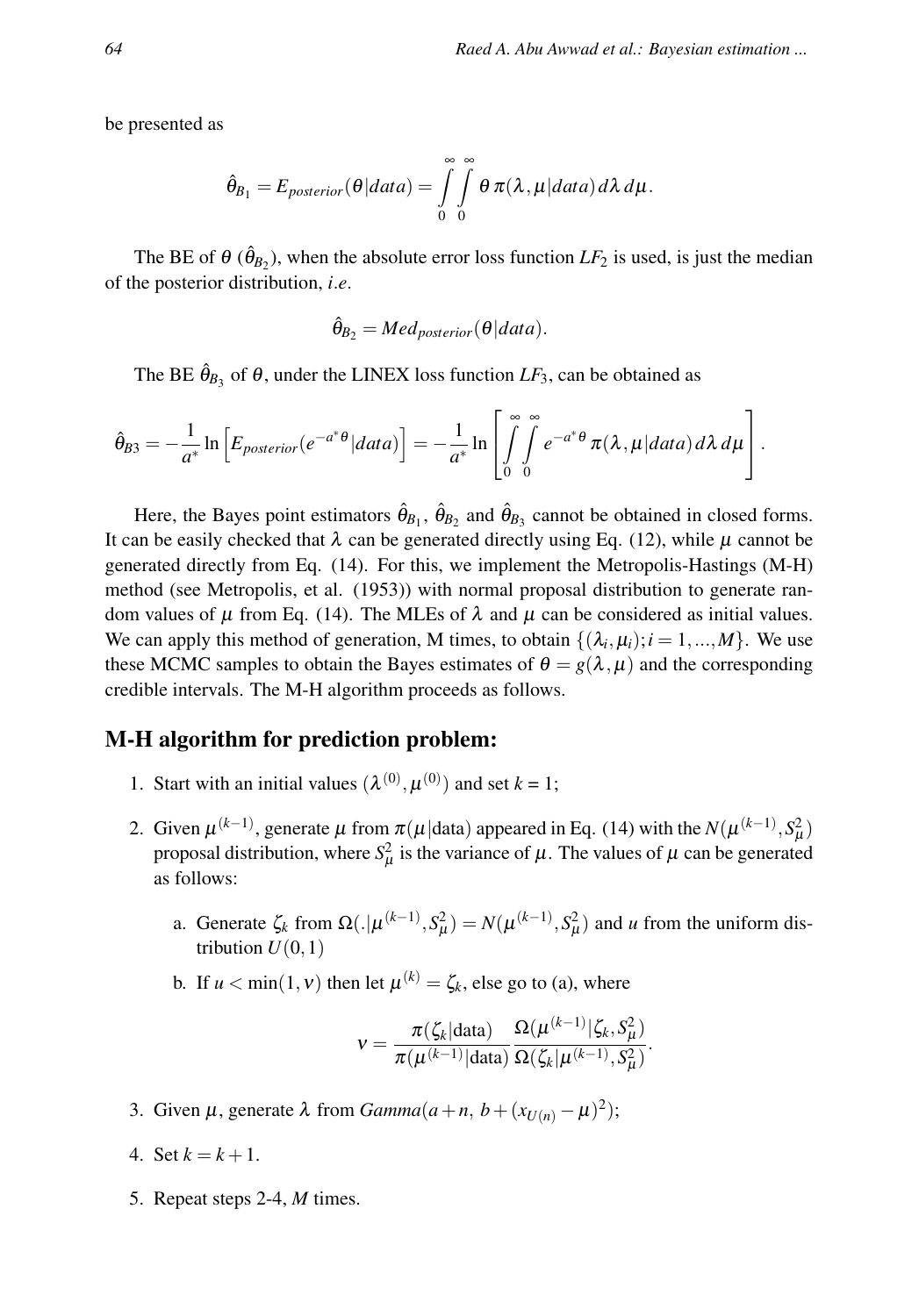The BE of  $\theta = g(\lambda, \mu)$  under the squared error loss function  $LF_1$  is obtained as

$$
\widehat{\theta}_{B_1} = \frac{1}{M} \sum_{i=1}^M g(\lambda_i, \mu_i).
$$

To obtain the BE of  $\theta = g(\lambda, \mu)$ , under the absolute error loss function  $LF_2$ , we compute  $\theta_i = g(\lambda_i, \mu_i), i = 1, 2, ..., M$  and order  $\theta_1, \theta_2, ..., \theta_M$  as  $\theta_{(1)}, \theta_{(2)}, ..., \theta_{(M)}$ , then the BE of  $\theta = g(\lambda, \mu)$  is  $\theta_{B_2} = Median{\theta_{(1)}, \theta_{(2)}, ..., \theta_{(M)}}$ .

We evaluate the Bayes estimator of  $\theta = g(\alpha, \lambda)$  with respect to the LINEX loss function *LF*<sub>3</sub> with  $a^* \neq 0$  as

$$
\widehat{\theta}_{B_3} = -\frac{1}{a^*} \ln \left[ \frac{1}{M} \sum_{i=1}^M e^{-a^* g(\lambda_i, \mu_i)} \right].
$$

Obtain the posterior variance of  $\theta = g(\lambda, \mu)$  as

$$
\hat{V}ar(\theta|data) = \frac{1}{M}\sum_{i=1}^{M}(\theta_i - \hat{\theta}_{B_{1,2,0r3}})^2
$$

To compute the CI of  $\theta = g(\lambda, \mu)$ , we order  $\theta_1, \theta_2, ..., \theta_M$  as  $\theta_{(1)}, \theta_{(2)}, ..., \theta_{(M)}$ . Then,  $(1-\gamma)100\%$  symmetric CI of  $\theta$  is given by  $\left(\theta_{([\frac{M\gamma}{2}])}, \theta_{([\frac{M(1-\gamma)}{2}])}\right)$ .

## 4. Bayesian prediction for future records and corresponding PIs

Here, we predict the future unseen records based on a sequence of observed records, under different loss functions  $LF_1$ ,  $LF_2$  and  $LF_3$  with  $a^* \neq 0$ , when the one-sample prediction problem is used. Naturally, we can notice the prediction problems in many real life situations such as the prediction of extremes of rainfall, water levels and sea surface. In the past two decades, many improvements have been done to this field. The readers may refer to Ahsanullah (1980) and Nagaraja (1984). Al-Hussaini and Ahmad (2003) studied the Bayesian prediction interval for the future generalized order statistics.

Suppose that we can only notice the first *m* upper records  $x = (x_{U(1)}, x_{U(2)}, ..., x_{U(m)})$ . Our goal is to obtain the Bayes point prediction of unobserved records under different loss functions  $LF_1$ ,  $LF_2$  and  $LF_3$ , as well as to construct the Bayes predictive interval for the nth future upper record  $X_{U(n)}$ , where  $1 \leq m < n$ . The posterior predictive density of  $X_{U(n)}$  at any point  $y > x_{U(m)}$  is given by

$$
f_{X_{U(n)}\vert_{\infty}}^P(y|\alpha,\lambda) = E_{posterior}\left[f_{X_{U(n)}\vert_{\infty}}(y|\lambda,\mu)\right],
$$

where  $f_{X_{U(n)}|x}(y|\lambda,\mu)$  is the conditional PDF of  $X_{U(n)}$  given the records data *x*. Applying the Markovian property on the record values, then  $f_{X_{U(n)}|x}(y|\lambda,\mu) = f_{X_{U(n)}|x_{U(m)}}(y|\lambda,\mu)$  and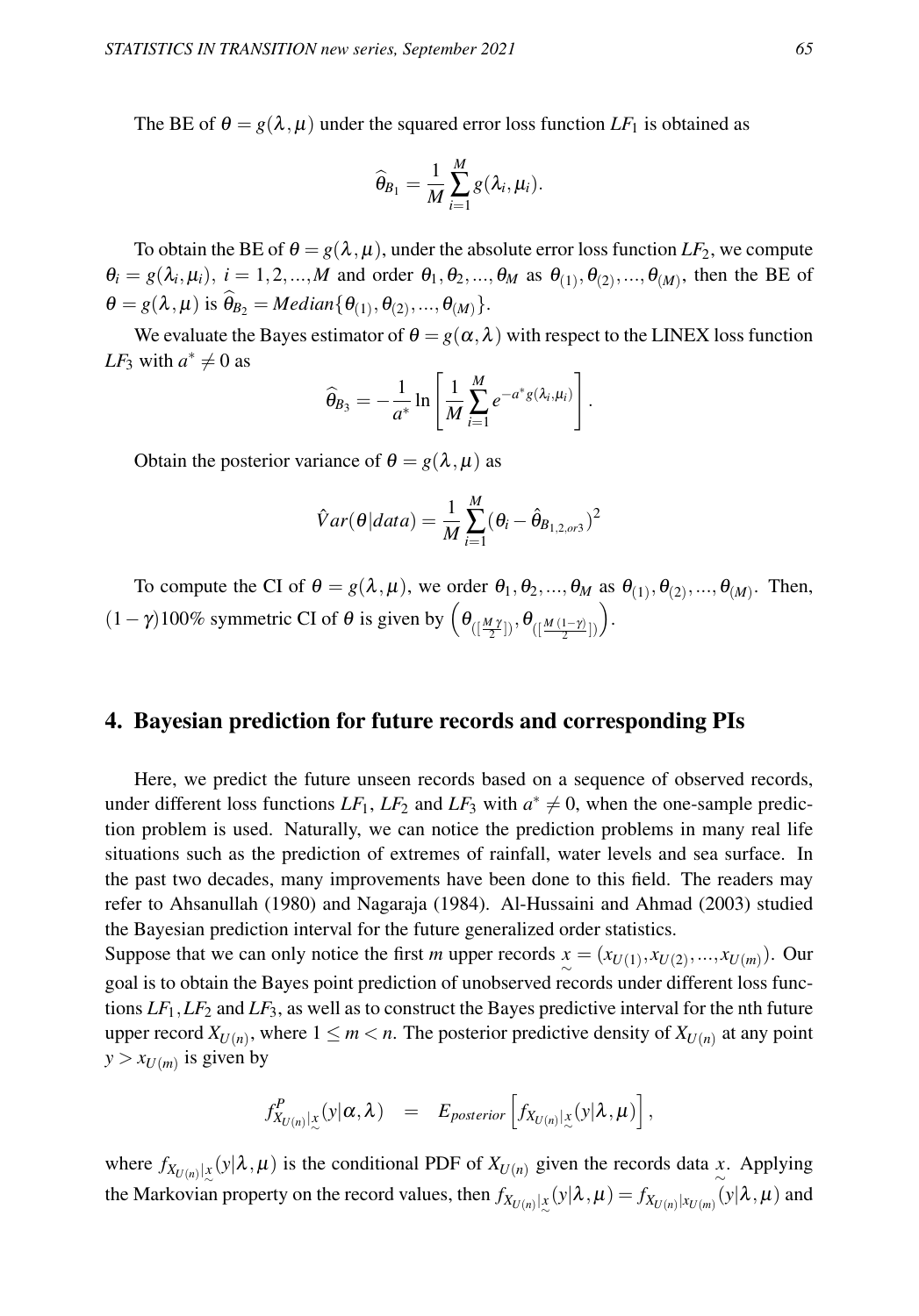the posterior predictive density of  $X_{U(n)}$  at any point  $y > x_{U(m)}$  is obtained as

$$
f_{X_{U(n)}|_{\sim}^{N}}^{P}(y|\alpha,\lambda) = E_{posterior}\left[f_{X_{U(n)}|_{X_{U(m)}}}(y|\lambda,\mu)\right]
$$
  
\n
$$
= \int_{0}^{\infty} \int_{0}^{\infty} f_{X_{U(n)}|_{X_{U(m)}}}(y|\lambda,\mu) \pi(\lambda,\mu|x) d\lambda d\mu
$$
  
\n
$$
= \int_{0}^{\infty} \int_{0}^{\infty} \frac{[H(x_{U(n)}) - H(x_{U(m)})]^{n-m-1}}{(n-m-1)!} \frac{f(x_{U(n)})}{1 - F(x_{U(m)})} \pi(\lambda,\mu|x) d\lambda d\mu
$$

where  $H(x) = -\ln(1 - F(x))$ . Using Eq's (1) and (2) and the binomial expansion, we have

$$
f_{X_{U(n)}|_{\infty}}^P(y|\lambda,\mu) = \int\limits_{0}^{\infty}\int\limits_{0}^{\infty}\frac{2\lambda^{n-m}}{(n-m-1)!}\sum_{i=0}^{n-m-1}\binom{n-m-1}{i}(-1)^i(x_{U(m)}-\mu)^{2i}e^{\lambda(x_{U(m)}-\mu)^2} \times (y-\mu)^{2(n-m-i-\frac{1}{2})}e^{-\lambda(y-\mu)^2}\pi(\lambda,\mu|x)d\lambda d\mu, y > x_{U(m)}.
$$

Under  $LF_1$ , the BP of  $Y = X_{U(n)}$  can be evaluated as

$$
X_{U(n)}^{BP1} = E_{f^{P}}(Y|\underline{x})
$$
  
\n
$$
= \int_{x_{U(m)}}^{\infty} y \left[ \int_{0}^{\infty} \int_{0}^{\infty} \frac{2\lambda^{n-m}}{(n-m-1)!} \sum_{i=0}^{n-m-1} {n-m-1 \choose i} (-1)^{i} (x_{U(m)} - \mu)^{2i} e^{\lambda(x_{U(m)} - \mu)^{2}}
$$
  
\n
$$
\times (y - \mu)^{2(n-m-i-\frac{1}{2})} e^{-\lambda(y-\mu)^{2}} \pi(\lambda, \mu | x) d\lambda d\mu \right] dy.
$$
  
\n
$$
= \int_{0}^{\infty} \int_{0}^{\infty} \frac{e^{\lambda(x_{U(m)} - \mu)^{2}}}{(n-m-1)!} \sum_{i=0}^{n-m-1} {n-m-1 \choose i} (-1)^{i} (x_{U(m)} - \mu)^{2i}
$$
  
\n
$$
\times \left[ \lambda^{i-\frac{1}{2}} \Gamma(n-m-i+\frac{1}{2}, \lambda(x_{U(m)} - \mu)^{2}) + \mu \lambda^{i} \Gamma(n-m-i, \lambda(x_{U(m)} - \mu)^{2}) \right]
$$
  
\n
$$
\pi(\lambda, \mu | x) d\lambda d\mu.
$$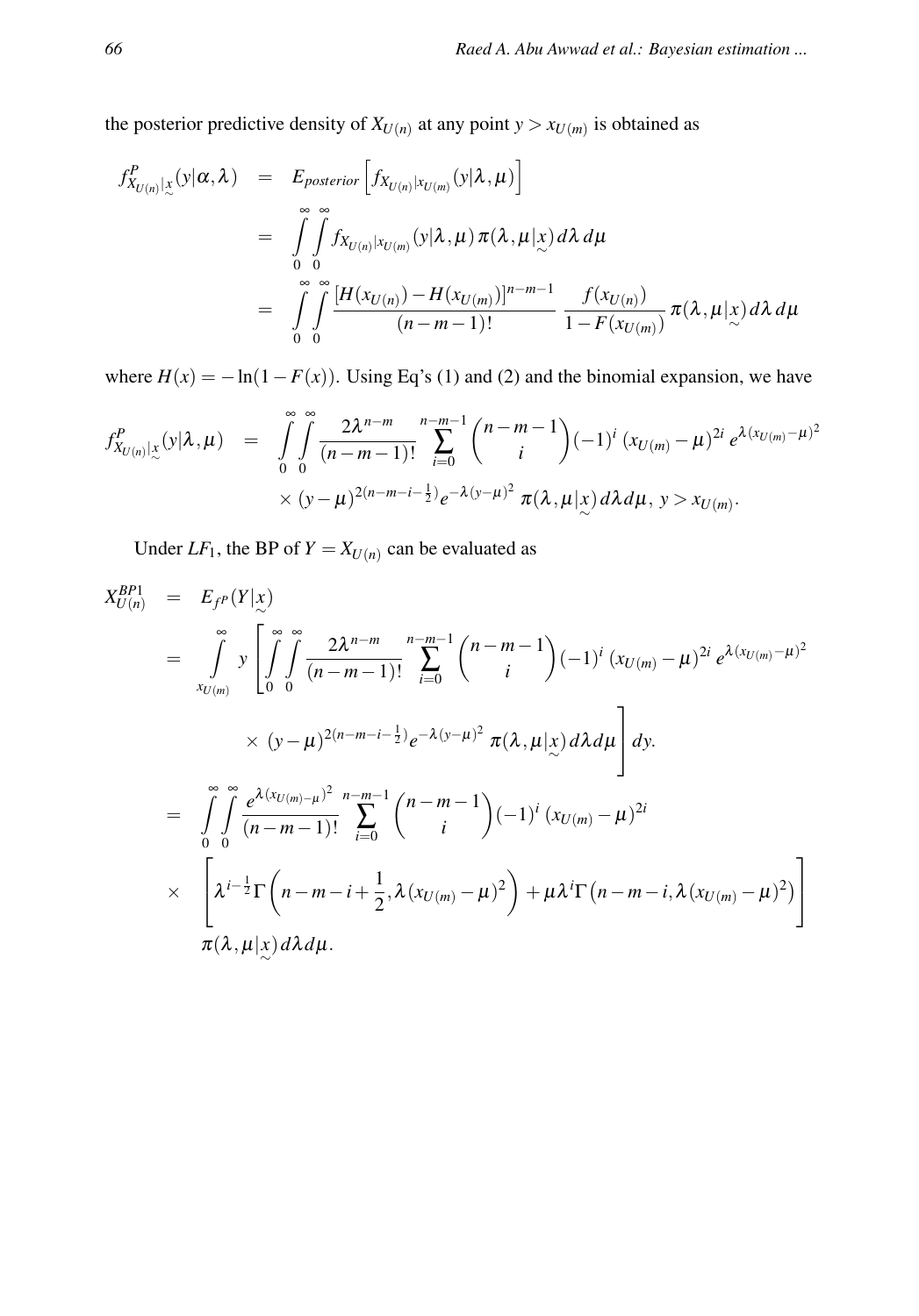Based on the MCMC samples  $\{(\lambda_j, \mu_j); j = 1, 2, ..., M\}$  obtained in Section 3, a simulation predictor  $\hat{X}_{U(n)}^{BP_1}$  of  $Y = X_{U(n)}$  can be computed as

$$
\hat{X}_{U(n)}^{BP_1} = \frac{1}{M} \sum_{j=1}^{M} \frac{e^{\lambda_j (x_{U(m)-\mu_j})^2} n^{-m-1}}{(n-m-1)!} \sum_{i=0}^{n-m-1} {n-m-1 \choose i} (-1)^i (x_{U(m)} - \mu_j)^{2i} \lambda_j^{i-\frac{1}{2}} \times \left[ \Gamma\left(n-m-i+\frac{1}{2}, \lambda_j (x_{U(m)} - \mu_j)^2\right) + \mu_j \lambda_j^i \Gamma(n-m-i, \lambda_j (x_{U(m)} - \mu_j)^2) \right].
$$
\n(15)

Usually, it is important to predict the first unseen record value  $X_{U(m+1)}$ , the simulationbased consistent predictor of the first unseen record value can be evaluated by submitting  $n = m + 1$  in Eq. (15) as

$$
\hat{X}_{U(n)}^{BP_1} = \frac{1}{M} \sum_{j=1}^{M} e^{\lambda_j (x_{U(m)-\mu_j})^2} \left[ \lambda_j^{-\frac{1}{2}} \Gamma\left(\frac{3}{2}, \lambda_j (x_{U(m)} - \mu_j)^2\right) + \mu_j \Gamma\left(1, \lambda_j (x_{U(m)} - \mu_j)^2\right) \right].
$$

Under  $LF_2$ , the BP of  $Y = X_{U(n)}$  is given by

$$
X_{U(n)}^{BP2} = Med_{f^P}(Y|\mathbf{x}),
$$

which is obtained by solving the equation

$$
\int\limits_{x_{U(n)}}^{x_{BP2}} f^P_{X_{U(n)}|x}(y|\lambda,\mu) dy = \frac{1}{2}
$$

,

or the equation

$$
\int_{X_{U(n)}^{BP_2}}^{\infty} f_{X_{U(n)}|_{\infty}}^P(y|\lambda,\mu) dy = \frac{1}{2}.
$$

Which are equivalent to the simultaneous equations

$$
\int_{X_{U(n)}^{BP_2}} \left[ \int_{0}^{\infty} \int_{0}^{\infty} \frac{2\lambda^{n-m}}{(n-m-1)!} \sum_{i=0}^{n-m-1} {n-m-1 \choose i} (-1)^i (x_{U(m)} - \mu)^{2i} e^{\lambda (x_{U(m)} - \mu)^2} \times (y - \mu)^{2(n-m-i-\frac{1}{2})} e^{-\lambda (y - \mu)^2} \pi(\lambda, \mu | x) d\lambda d\mu \right] dy = \frac{1}{2},
$$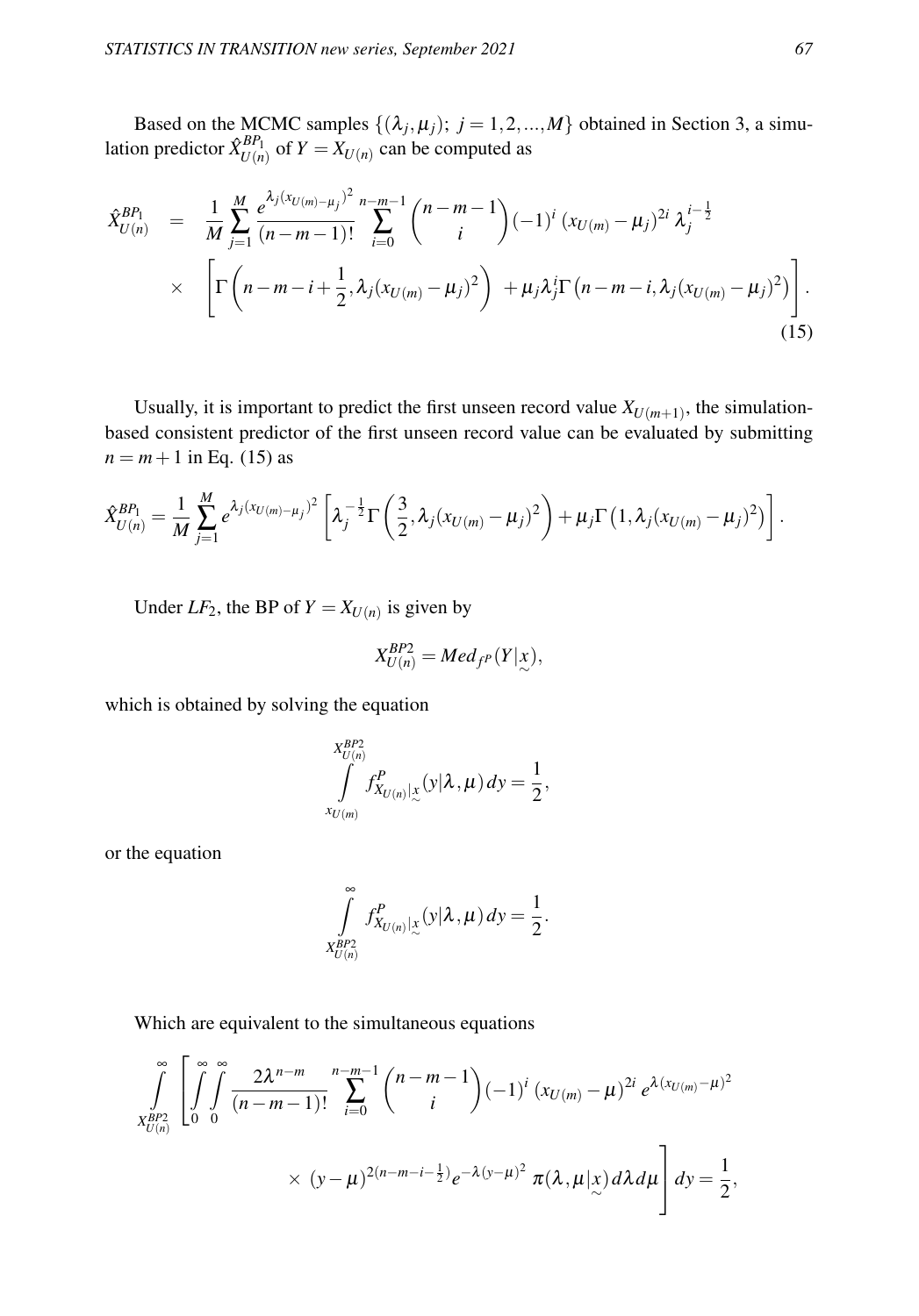and

$$
\left[\int\limits_{0}^{\infty}\int\limits_{0}^{\infty}\frac{1}{(n-m-1)!}\sum_{i=0}^{n-m-1}\binom{n-m-1}{i}(-1)^{i}(x_{U(m)}-\mu)^{2i}e^{\lambda(x_{U(m)}-\mu)^{2}}\\
\times \lambda^{i}\Gamma\left(n-m-i,\lambda(X_{U(n)}^{BP2}-\mu)^{2}\right)\pi(\lambda,\mu|\chi)d\lambda d\mu\right]=\frac{1}{2}.
$$

Based on the MCMC samples  $\{(\lambda_j, \mu_j); j = 1, 2, ..., M\}$  obtained in Section 3, a simulation predictor  $\hat{X}_{U(n)}^{BP_2}$  of  $Y = X_{U(n)}$  can be obtained by solving the equation, for  $\hat{X}_{U(n)}^{BP_2}$ 

$$
\frac{1}{M} \sum_{j=1}^{M} \left[ \frac{1}{(n-m-1)!} \sum_{i=0}^{n-m-1} {n-m-1 \choose i} (-1)^{i} (x_{U(m)} - \mu_j)^{2i} e^{\lambda_j (x_{U(m)} - \mu_j)^2} \times \lambda_j^i \Gamma(n-m-i, \lambda_j (\hat{X}_{U(n)}^{BP_2} - \mu_j)^2) \right] = \frac{1}{2}.
$$

In the similar way of the BP under the square error loss function, the BP of  $Y = X_{U(n)}$ under the the LINEX loss function *LF*<sup>3</sup> can be obtained as

$$
X_{U(n)}^{BP3} = -\frac{1}{a^*} \ln \left[ E_{f^P} (e^{-a^*Y} | \underline{x}) \right]
$$
  
\n
$$
= -\frac{1}{a^*} \ln \left[ \int_{x_{U(m)}}^{\infty} e^{-a^*y} \int_0^{\infty} \int_0^{\infty} \frac{2\lambda^{n-m}}{(n-m-1)!} \sum_{i=0}^{n-m-1} {n-m-1 \choose i} (-1)^i (x_{U(m)} - \mu)^{2i}
$$
  
\n
$$
\times e^{\lambda (x_{U(m)} - \mu)^2} (y - \mu)^{2(n-m-i-\frac{1}{2})} e^{-\lambda (y - \mu)^2} \pi(\lambda, \mu | \underline{x}) d\lambda d\mu d\mathbf{y} \right]
$$
  
\n
$$
= -\frac{1}{a^*} \ln \left[ \int_0^{\infty} \int_0^{\infty} \frac{\lambda^{n-m-1} e^{-a^* \mu + \frac{a^*^2}{4\lambda}}}{(n-m-1)!} \sum_{i=0}^{n-m-1} {n-m-1 \choose i} (-1)^i (x_{U(m)} - \mu)^{2i} \times e^{\lambda} (x_{U(m)} - \mu)^2 \sum_{k=0}^{2(n-m-i-\frac{1}{2})} {2(n-m-i-\frac{1}{2}) \choose k} (-1)^k (\frac{a^*}{2\lambda})^k \times \frac{\Gamma(n-m-i-k, \lambda)((x_{U(m)} - \mu) + \frac{a^*}{2\lambda})}{\lambda^{n-m-i-k-1}} \pi(\lambda, \mu | \underline{x}) d\lambda d\mu \right]. \tag{16}
$$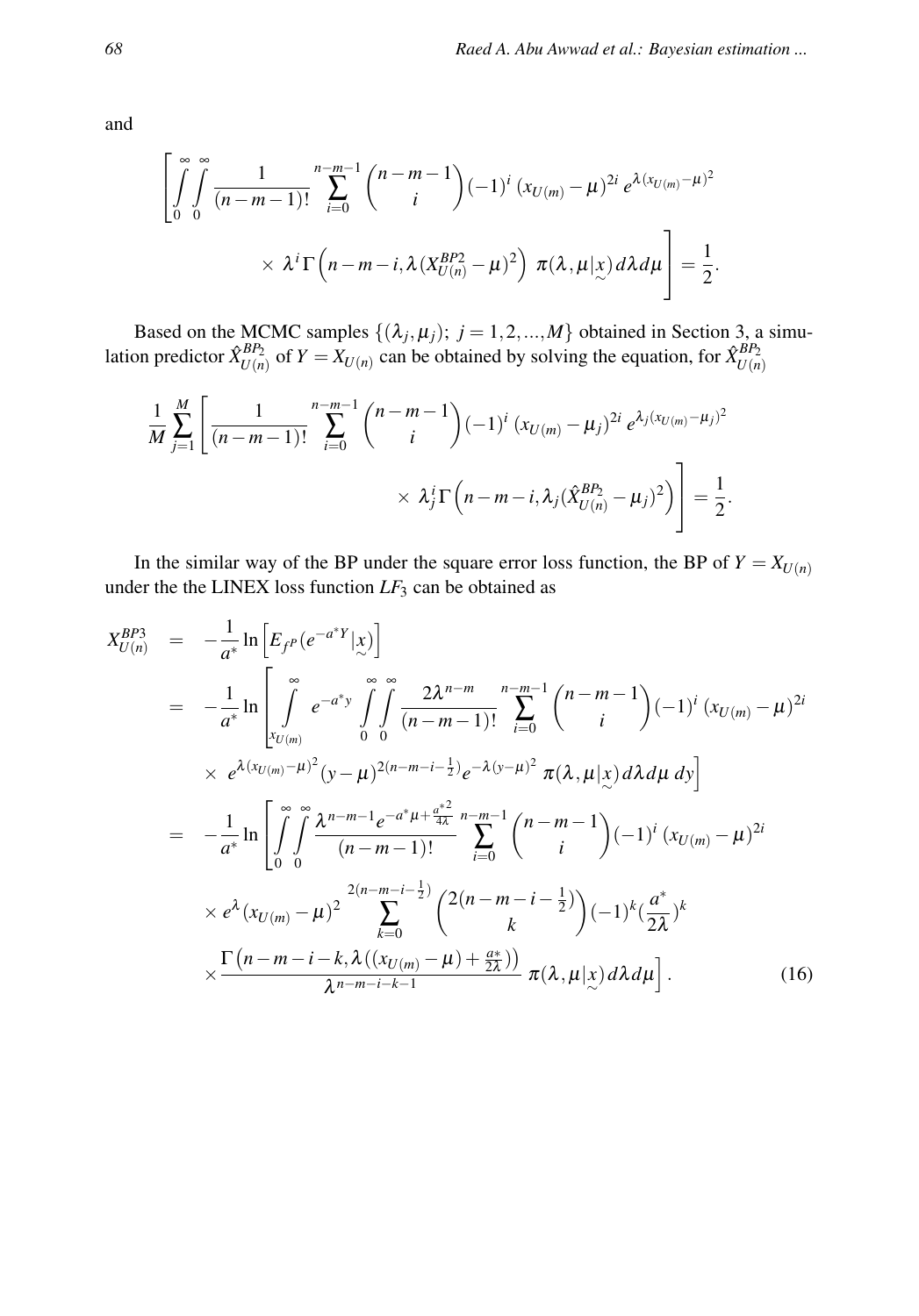Based on the MCMC samples  $\{(\lambda_j, \mu_j) ; j = 1, 2, ..., M\}$ , a simulation predictor  $\hat{X}_{U(n)}^{BP_3}$  of  $Y = X_{U(n)}$  can be obtained as

$$
\hat{X}_{U(n)}^{BP_3} = -\frac{1}{a^*} \ln \left[ \frac{1}{M} \sum_{j=1}^{M} \frac{\lambda_j^{n-m-1} e^{-a^* \mu_j + \frac{a^{*2}}{4\lambda_j} n - m - 1}}{(n-m-1)!} \sum_{i=0}^{n-m-1} {n-m-1 \choose i} (-1)^i (x_{U(m)} - \mu_j)^{2i} \times e^{\lambda_j} (x_{U(m)} - \mu_j)^2 \sum_{k=0}^{2(n-m-i-\frac{1}{2})} {2(n-m-i-\frac{1}{2}) \choose k} (-1)^k (\frac{a^*}{2\lambda_j})^k \times \frac{\Gamma(n-m-i-k, \lambda_j)((x_{U(m)} - \mu_j) + \frac{a^*}{2\lambda_j})}{\lambda_j^{n-m-i-k-1}} \right].
$$
\n(17)

The method for obtaining prediction intervals for the *nth* record value  $Y = X_{U(n)}$ ,  $1 \leq$  $m < n$  under different loss functions depends on the predictive survival function of  $Y = X_{U(n)}$ at any point  $y > x_{U(m)}$ , which is defined as follows:

$$
S_{X_{U(n)}|_{\infty}}^P(y|\lambda,\mu) = E_{posterior}\left(S_{X_{U(n)}|_{\infty}}(y|\lambda,\mu)\right),
$$

where  $S_{X_{U(n)}|X}(y|\lambda,\mu)$  is the survival function of  $Y = X_{U(n)}$ . Based on the Markovian property of record values, we have

$$
S_{X_{U(n)}|_{\infty}}(y|\lambda,\mu) = S_{X_{U(n)}|x_{U(m)}}(y|\lambda,\mu)
$$
  
\n
$$
= \int_{y}^{\infty} f_{X_{U(n)}|x_{U(m)}}(z|\lambda,\mu)
$$
  
\n
$$
= \frac{2\lambda^{n-m}}{(n-m-1)!} \sum_{i=0}^{n-m-1} {n-m-1 \choose i} (-1)^{i} (x_{U(m)} - \mu)^{2i} e^{\lambda(x_{U(m)} - \mu)^{2}}
$$
  
\n
$$
\times \int_{y}^{\infty} (z-\mu)^{2(n-m-i-\frac{1}{2})} e^{-\lambda(z-\mu)^{2}} dz
$$
  
\n
$$
= \frac{1}{(n-m-1)!} \sum_{i=0}^{n-m-1} {n-m-1 \choose i} (-1)^{i} (x_{U(m)} - \mu)^{2i} e^{\lambda(x_{U(m)} - \mu)^{2}}
$$
  
\n
$$
\times \frac{\Gamma(n-m-i,\lambda(y-\mu)^{2})}{\lambda^{-i}}
$$
\n(18)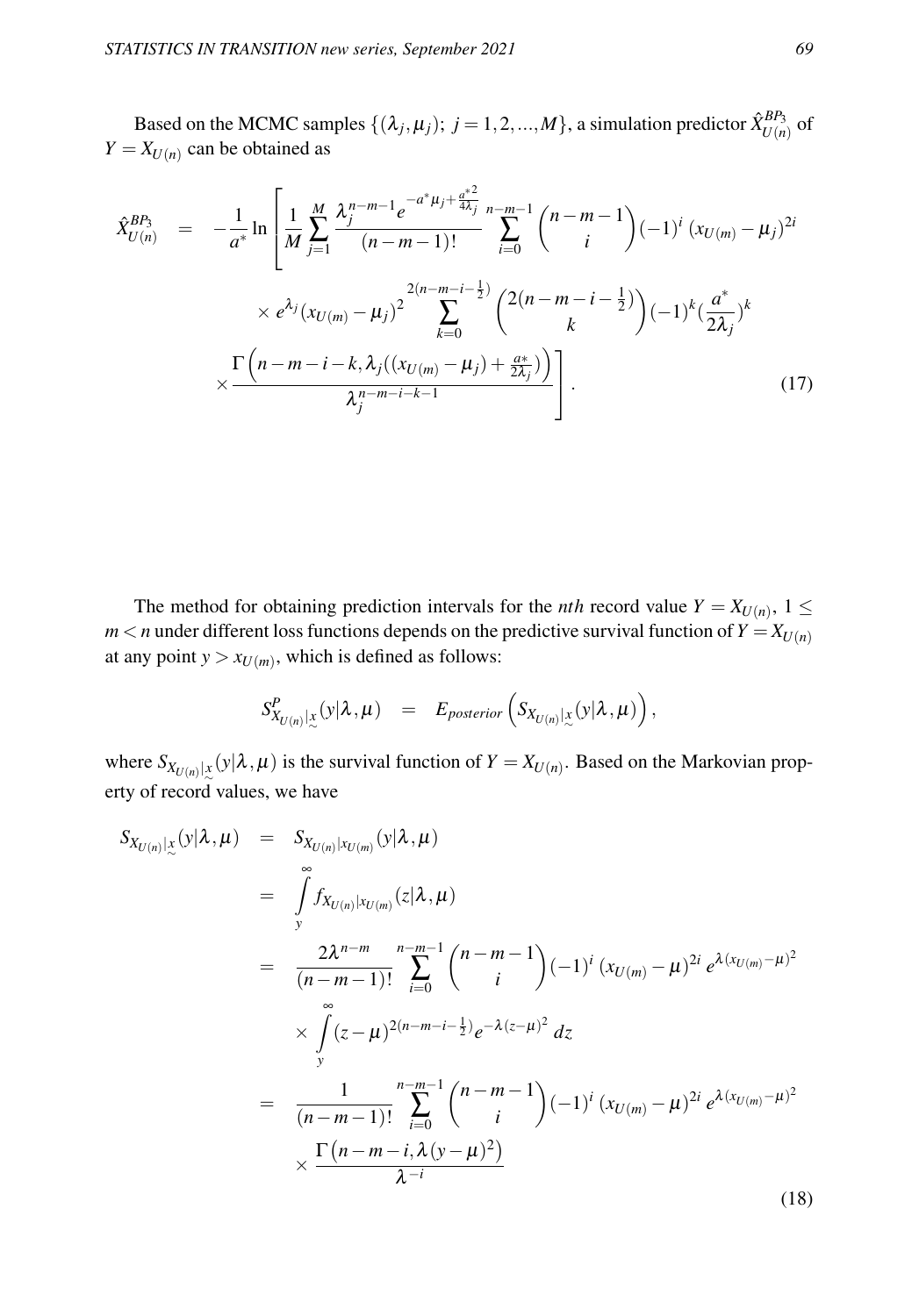The predictive survival function of  $Y = X_{U(n)}$  at any point  $y > x_{U(m)}$ , is then

$$
S_{X_{U(n)}|_{\infty}}^P(y|\lambda,\mu) = \int_0^{\infty} \int_0^{\infty} \left[ \frac{1}{(n-m-1)!} \sum_{i=0}^{n-m-1} {n-m-1 \choose i} (-1)^i (x_{U(m)} - \mu)^{2i} \times e^{\lambda(x_{U(m)} - \mu)^2} \frac{\Gamma(n-m-i,\lambda(\nu-\mu)^2)}{\lambda^{-i}} \right] \pi(\lambda,\mu|x) d\lambda d\mu.
$$
\n(19)

Eq. (19) cannot be evaluated analytically. Based on the MCMC samples  $\{(\lambda_j, \mu_j); j = 1, ..., M\}$  and under the square error loss function *LF*<sub>1</sub>, the estimate of the predictive survival function for  $X_{U(n)}$  can be written as

$$
\hat{S}_{X_{U(n)}|_{\infty}}^P(y) = \frac{1}{M} \sum_{j=1}^M \left[ \frac{1}{(n-m-1)!} \sum_{i=0}^{n-m-1} {n-m-1 \choose i} (-1)^i (x_{U(m)} - \mu_j)^{2i} e^{\lambda_j (x_{U(m)} - \mu_j)^2} \times \frac{\Gamma(n-m-i, \lambda_j (y-\mu_j)^2)}{\lambda_j^{-i}} \right].
$$

Under the absolute error loss function  $LF_2$ , and based on the MCMC samples  $\{(\lambda_i, \mu_i); i = 1, ..., M\}$ , we find the estimate predictive survival function of  $X_{U(n)}$  as follows: Evaluate Eq. (18) for each  $\{(\lambda_i, \mu_i), i = 1, ..., M\}$  to get  $S_1$ ,  $S_2$ , ...,  $S_M$ , where  $S_i$  $S_{X_{U(n)}|x}(y|\lambda_i, \mu_i)$ . Order *S*<sub>1</sub> , *S*<sub>2</sub> , ... , *S<sub>M</sub>* to get *S*<sub>(1)</sub> < *S*<sub>(2)</sub> < ... < *S*<sub>(*M*)</sub>, then the estimate predictive survival function of  $X_{U(n)}$  is

$$
\hat{S}^P_{X_{U(n)}|_{\infty}}(y) = Median \left[ S_{(1)}, S_{(2)}, \ldots, S_{(M)} \right]
$$

Under the LINEX loss function  $LF_3$ , the estimate predictive survival function of  $X_{U(n)}$  is obtained as

$$
\hat{S}_{X_{U(n)}|_{\infty}}^P(y) = -\frac{1}{a^*} \ln \left[ \frac{1}{M} \sum_{j=1}^M e^{-a^* S_{X_{U(n)}|_{\infty}}(y|\lambda_j, \mu_j)} \right]
$$

Consider

$$
\hat{S}^{P}_{X_{U(n)}|_{\sim}\sim}(L) = 1 - \frac{\gamma}{2},\tag{20}
$$

.

and

$$
\hat{S}^P_{X_{U(n)}|_{\infty}}(U) = \frac{\gamma}{2}.\tag{21}
$$

Solving the non-linear equations (20) and (21) for *L* and *U* under different loss functions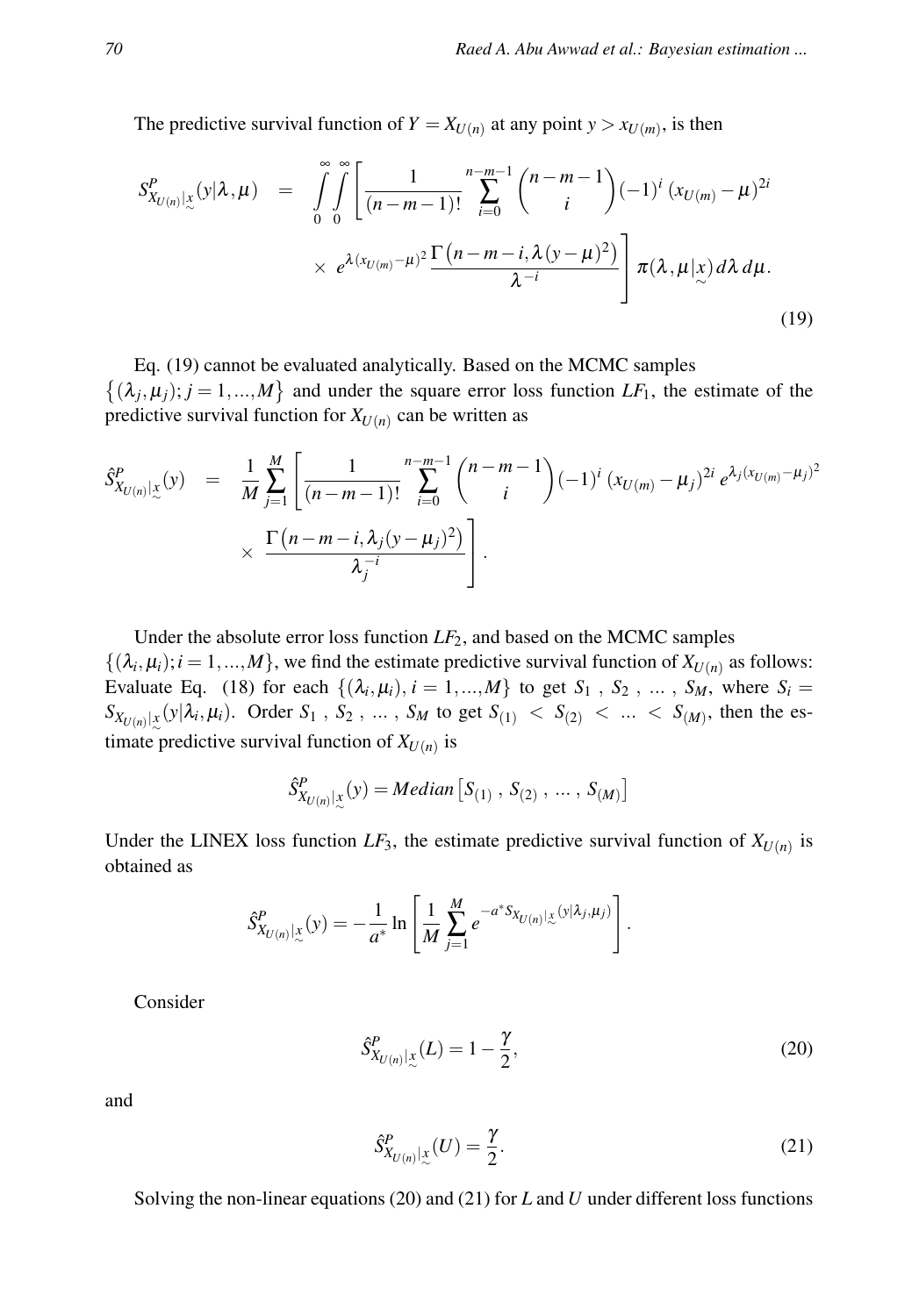*LF*<sub>1</sub>, *LF*<sub>2</sub> and *LF*<sub>3</sub>, give the  $(1 - \gamma)100\%$  prediction interval for  $X_{U(n)}$ ,  $n > m$ . We need to apply a suitable numerical technique to solve these non-linear equations as they cannot be solved analytically.

### 5. Simulation and data analysis

Here, we conduct a simulation study to examine the behaviour of the MLEs and BEs as well as BPs that developed in the previous sections under different loss functions based on record data and study a real life examples with the Rayleigh fitting distribution. All computations are performed using Mathematica 11 software.

#### 5.1. Simulation study

In this simulation, the values of the Rayleigh parameters are considered as  $\lambda = 2$ ,  $\mu = 1$ to generate record data from  $Ra(\lambda, \mu)$ . The first *n* observed records are generated by using the transformation:

$$
X_{U(k)} = \left(\frac{\sum_{i=1}^{k} e(i)}{\mu}\right)^{\frac{1}{\lambda}}, k = 1, 2, ..., n,
$$

where  $\{e(i), i \ge 0\}$  is a sequence of *iid*  $Exp(1)$ , [see Arnold et al. (1998), p.20]. For the Rayleigh parameters  $\lambda$  and  $\mu$ , we have computed the BEs, under the three different loss functions;  $LF_1, LF_2$  and  $LF_3$  for some values of  $a^*$  (0.1, 1.0, 5). To compute the different BEs we have assumed  $\pi_1(\lambda)$ , the prior of  $\lambda$ , has gamma density function with the shape and scale parameters  $c$  and  $d$ , respectively. Regarding the computations of BEs, we consider two types of prior for both  $\lambda$  and  $\mu$ ; Prior 0: the non-informative prior (*i.e.*  $a = b = c = d = 0$ ) and Prior 1: the informative prior (*i.e.*  $a = b = 1, c = 2, d = 1$ ). We have computed the mean squared errors (MSEs) for BEs and MLEs based on 1000 replications to compare their performances under different number of observed records. The CIs for the Rayleigh parameters  $\lambda$  and  $\mu$  are also computed. In the prediction problem and based on observed sequences of record data, we compute the point predictors and 95% PIs for the future *n th* record  $X_{U(n)}$  for Prior 1 under the suggested loss functions;  $LF_1$ ,  $LF_2$  and  $LF_3$  and for the values of  $a^*$  (0.1,1.0,5.0). The prediction computations are conducted for the following cases of sample sizes  $n = 3, n = 5$ , and  $n = 7$ .

In Table 1, we present the MLEs as well as the BEs of the scale and location parameters of the Rayleigh distribution  $\lambda$  and  $\mu$ , under the different loss functions used in this paper, when Prior 0 is used. Also, we present the MSEs of MLEs and BEs for the scale and location parameters  $\lambda$  and  $\mu$ . MCMC samples are used to compute the MSEs based on  $M = 1000$  replications. In Table 2, we present the BEs of  $\lambda$  and  $\mu$ , under the different loss functions, when Prior 1 is used. In Table 3, we show numerical comparisons between the average lengths of the credible intervals of  $\lambda$  and  $\mu$  when Prior 0 and 1 are used for all of the considered cases.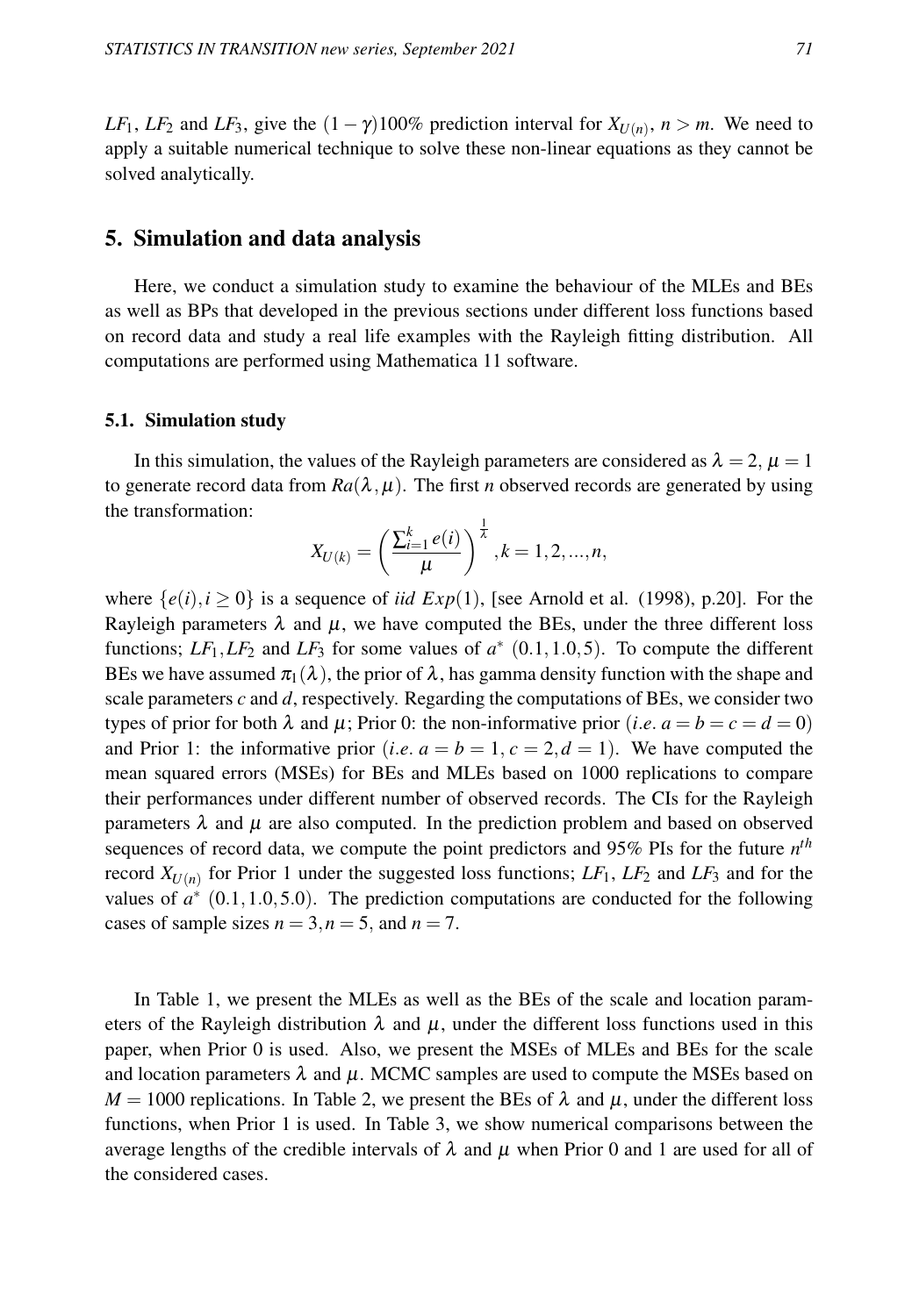| Cases   |           | <b>MLE</b> | Sq. err. | Abs. err. | $a^* = 0.1$ | $a^* = 1.0$ | $a^* = 5$ |
|---------|-----------|------------|----------|-----------|-------------|-------------|-----------|
|         |           |            | Bayes 1  | Bayes 2   | Bayes 3     | Bayes 4     | Bayes 5   |
|         | λ         | 3.5966     | 1.9841   | 1.9761    | 1.9784      | 1.9738      | 1.9537    |
| $n=3$   |           | (0.9098)   | (0.0206) | (0.0208)  | (0.0206)    | (0.0207)    | (0.0215)  |
|         | μ         | 1.2771     | 0.9165   | 0.9069    | 0.9069      | 0.8991      | 0.8668    |
|         |           | (0.0210)   | (0.0163) | (0.0170)  | (0.0164)    | (0.0166)    | (0.0191)  |
|         | $\lambda$ | 2.1131     | 1.9695   | 1.9566    | 1.9639      | 1.9594      | 1.9400    |
| $n = 5$ |           | (0.0971)   | (0.0202) | (0.0206)  | (0.0203)    | (0.0203)    | (0.0211)  |
|         | μ         | 1.2794     | 0.9488   | 0.9496    | 0.9389      | 0.9307      | 0.8953    |
|         |           | (0.0186)   | (0.0169) | (0.0178)  | (0.0170)    | (0.0173)    | (0.0203)  |
|         | λ         | 1.5667     | 1.9402   | 1.9160    | 1.9351      | 1.9310      | 1.9140    |
| $n=7$   |           | (0.0521)   | (0.0183) | (0.0190)  | (0.0183)    | (0.0184)    | (0.0190)  |
|         | μ         | 1.2753     | 0.9629   | 0.9652    | 0.9530      | 0.9448      | 0.9089    |
|         |           | (0.0195)   | (0.0171) | (0.0180)  | (0.0172)    | (0.0175)    | (0.0205)  |

Table 1: MLEs and BEs (Bayes Estimates) with respect to different loss functions when Prior 0 is used, for  $\lambda = 2$  and  $\mu = 1$ .

Note: The first entry represents the average estimate and the second entry is the MSE.

Table 2: BEs with respect to different loss functions when Prior 1 is used, for  $\lambda = 2$  and  $\mu = 1$ .

| Cases |       | Sq. err. | Abs. err. | $a^* = 0.1$ | $a^* = 1.0$ | $a^* = 5$ |
|-------|-------|----------|-----------|-------------|-------------|-----------|
|       |       | Bayes 1  | Bayes 2   | Bayes 3     | Bayes 4     | Bayes 5   |
|       | λ     | 1.9775   | 1.9687    | 1.9719      | 1.9674      | 1.9479    |
| $n=3$ |       | (0.0202) | (0.0204)  | (0.0202)    | (0.0203)    | (0.0210)  |
|       | μ     | 0.9521   | 0.9512    | 0.9428      | 0.9352      | 0.9020    |
|       |       | (0.0161) | (0.0170)  | (0.0162)    | (0.0164)    | (0.0190)  |
|       | λ     | 1.9620   | 1.9464    | 1.9567      | 1.9523      | 1.9339    |
| $n=5$ |       | (0.0194) | (0.0198)  | (0.0195)    | (0.0195)    | (0.0202)  |
|       | $\mu$ | 0.9614   | 0.9695    | 0.9526      | 0.9452      | 0.9123    |
|       |       | (0.0153) | (0.0159)  | (0.0154)    | (0.0156)    | (0.0180)  |
|       | λ     | 1.9352   | 1.9092    | 1.9302      | 1.9262      | 1.9097    |
| $n=7$ |       | (0.0179) | (0.0188)  | (0.0180)    | (0.0180)    | (0.019)   |
|       | μ     | 0.9853   | 0.9879    | 0.9783      | 0.9726      | 0.9468    |
|       |       | (0.0123) | (0.0131)  | (0.0124)    | (0.0125)    | (0.0141)  |

Table 3: Average CI lengths (AL) and coverage percentage (CP).

|         |   | Prior 0 |      | Prior 1 |      |  |
|---------|---|---------|------|---------|------|--|
| Cases   |   | AL.     | CР   | AL.     | CР   |  |
| $n = 3$ |   | 0.7468  | 0.96 | 0.7249  | 0.95 |  |
|         | μ | 0.6377  | 0.96 | 0.5697  | 0.96 |  |
| $n=5$   |   | 0.7265  | 0.94 | 0.6789  | 0.93 |  |
|         | и | 0.6343  | 0.95 | 0.5628  | 0.93 |  |
| $n=7$   | λ | 0.6972  | 0.95 | 0.6610  | 0.95 |  |
|         | μ | 0.6273  | 0.96 | 0.5585  | 0.92 |  |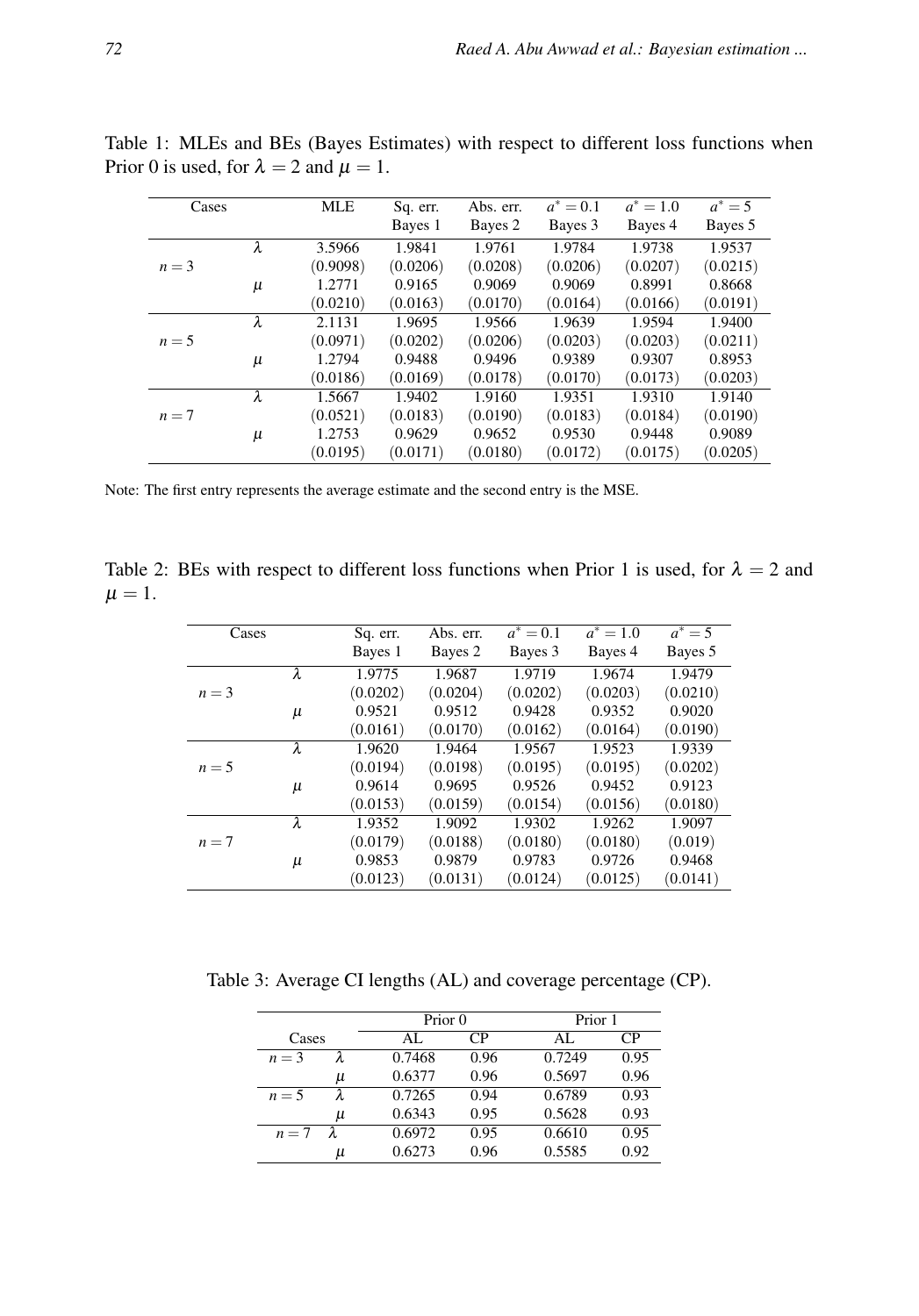From Tables 1 and 2, it is clear that as *n* increases the performances of MLEs of  $\lambda$  and  $\mu$  become better in terms of the MSEs. Also, we observe that the Bayes estimates of  $\lambda$  and  $\mu$  obtained by using Prior 0 and with respect to different loss functions  $LF_1, LF_2$  and  $LF_3$ , are quite close to each other and are much better than the MLEs of  $\lambda$  and  $\mu$  in terms of the MSEs for all considered cases. It can also noticed that the Bayes estimators of  $\lambda$  and  $\mu$ obtained by using Prior 1 (informative prior) are much better than the Bayes estimators of  $\lambda$ and  $\mu$  obtained by using Prior 0 (non-informative prior) in terms of the MSEs in most of the considered cases. Moreover, it is worth noting here that the BEs based on the squared error loss function  $(LF_1)$  are much better than other BEs that depends on other loss functions based on the reported MSEs values. In Table 3, we observe that the average lengths of the credible intervals for  $\lambda$  and  $\mu$ , when Prior 1 is used, become smaller as expected, and decrease as *n* increases. For both Prior 0 and 1, the simulated probabilities for 0.95 are quite close to 0.95.

In Table 4, we present the point predictors and the corresponding 95% PIs for the future  $n^{th}$  record  $X_{U(n)}$ ,  $1 \leq m < n$ , based on set of observed records of size *m*, for all considered cases and for all used loss functions  $LF_1$ ,  $LF_2$  and  $LF_3$  with many choices of a<sup>\*</sup>: 0.1, 1.0, 5.0. The simulated point predictors and 95% PIs are computed based on MCMC samples  $\{(\lambda_i, \mu_i), i = 1, 2, ..., M\}$  and  $M = 1000$ . In this table the first three future  $n^{th}$  records after the last observed record are computed. It is observed from Table 4 that the predicted values for the future records  $X_{U(n)}$  (unobserved record) under different loss functions, are quite close to each other and fall in their corresponding 95% PIs. It can be also noticed that the PIs computed based on LINEX loss function  $(LF_3)$  when  $a^* = 0.5$  are better than other PIs in terms of the length of the PIs reported in the table. Also, as expected, the PIs lengths increase as *n* increases for given values of *m*.

#### 5.2. Data analysis

#### Example 1 (real data):

In this example, we analyze the data of thirty successive March precipitation (in inches) observations. These data are presented in Hinkley (1977), pp. 67-69. The data set is:

0.77 1.74 0.81 1.20 1.95 1.20 0.47 1.43 3.37 2.2 3 3.09 1.51 2.1 0.52 1.62 1.31 0.32 0.59 0.81 2.81 1.87 1.18 1.35 4.75 2.48 0.96 1.89 0.90 2.05

The Kolmogorov-Smirnov (KS) distance is found to be 0.0770 and the corresponding p-value is 0.9900. Therefore, KS indicates that the Rayleigh distribution can be used to analyze these data. Moreover, graphical tools of empirical and theoretical CDFs and the Q-Q plot given in Figures 1 and 2, give a very good evidence that the Rayleigh distribution fits the data very well. From these data, we have  $n = 5$  observed upper record values: 0.77, 1.74, 1.95, 3.37 and 4.75.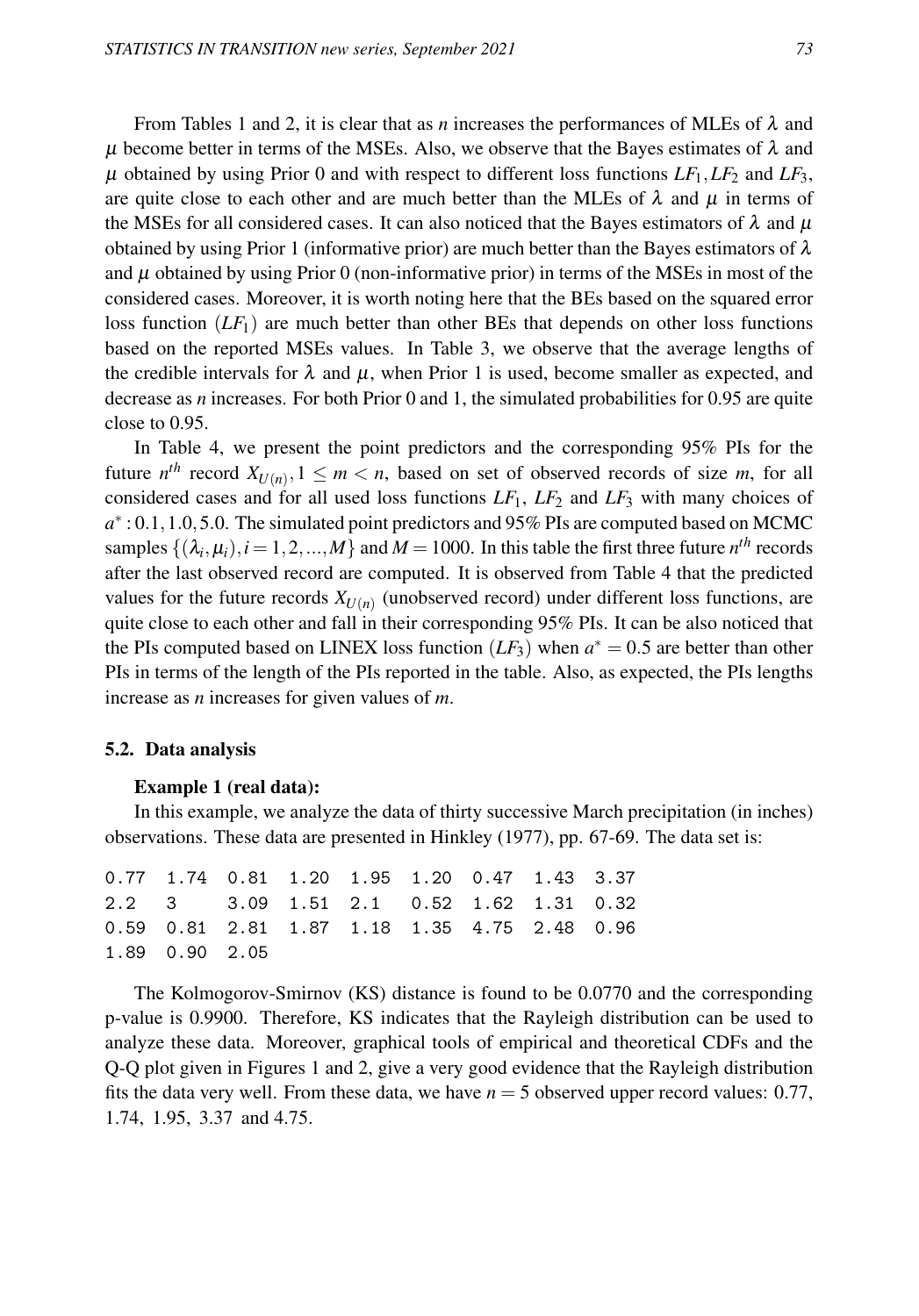| Cases   | $\overline{X}_{U(n)}$  | Loss function                          | Predicted        | 95% PIs                              |
|---------|------------------------|----------------------------------------|------------------|--------------------------------------|
| $m=3$   | $X_{U(4)}$             | LF <sub>1</sub>                        | 2.4043           | (2.2988, 3.2135)                     |
|         |                        | LF <sub>2</sub>                        | 2.4699           | (2.3009, 3.4610)                     |
|         |                        | $LF_3(a^* = 0.1)$                      | 2.5331           | (2.2987, 3.0233)                     |
|         |                        | $LF_3(a^* = 1.0)$                      | 2.5241           | (2.2987, 2.9080)                     |
|         |                        | $LF_3(a^* = 5.0)$                      | 2.4921           | (2.2987, 2.7335)                     |
|         | $\overline{X_{U(5)}}$  | $LF_1$                                 | 2.6253           | (2.3511, 3.6133)                     |
|         |                        | LF <sub>2</sub>                        | 2.6903           | (2.3628, 3.5598)                     |
|         |                        | $LF_3(a^* = 0.1)$                      | 2.7460           | (2.3509, 3.2943)                     |
|         |                        | $LF_3(a^* = 1.0)$                      | 2.7308           | (2.3507, 3.1122)                     |
|         |                        | $LF_3(a^* = 5.0)$                      | 2.6749           | (2.3500, 2.8980)                     |
|         | $\overline{X}_{U(6)}$  | $LF_1$                                 | 2.8236           | (2.4329, 3.9355)                     |
|         |                        | $LF_2$                                 | 2.8870           | (2.4643, 3.8435)                     |
|         |                        | $LF_3(a^* = 0.1)$                      | 2.9381           | (2.4322, 3.5032)                     |
|         |                        | $LF_3(a^* = 1.0)$                      | 2.9181           | (2.4317, 3.2669)                     |
|         |                        | $LF_3(a^* = 5.0)$                      | 2.8434           | (2.4291, 3.0304)                     |
| $m = 5$ | $X_{U(6)}$             | $LF_1$                                 | 3.1282           | (3.0323, 4.0164)                     |
|         |                        | $LF_2$                                 | 3.3455           | (3.0327, 3.7852)                     |
|         |                        | $LF_3(a^* = 0.1)$                      | 3.3799           | (3.0321, 3.8923)                     |
|         |                        | $LF_3(a^* = 1.0)$<br>$LF_3(a^* = 5.0)$ | 3.3715<br>3.3378 | (3.0319, 3.8292)<br>(3.0311, 3.6714) |
|         | $\overline{X_{U(7)}}$  | $LF_1$                                 | 3.3592           | (3.1533, 4.3148)                     |
|         |                        | $LF_2$                                 | 3.5844           | (3.2271, 4.3505)                     |
|         |                        | $LF_3(a^* = 0.1)$                      | 3.6084           | (3.1516, 4.1179)                     |
|         |                        | $LF_3(a^* = 1.0)$                      | 3.5980           | (3.1501, 4.0403)                     |
|         |                        | $LF_3(a^* = 5.0)$                      | 3.5558           | (3.1432, 3.8750)                     |
|         | $\overline{X_{U(8)}}$  | $LF_1$                                 | 3.5373           | (3.2850, 4.5489)                     |
|         |                        | $LF_2$                                 | 3.7616           | (3.4005, 4.5491)                     |
|         |                        | $LF_3(a^* = 0.1)$                      | 3.7851           | (3.2822, 4.2852)                     |
|         |                        | $LF_3(a^* = 1.0)$                      | 3.7736           | (3.2797, 4.1954)                     |
|         |                        | $LF_3(a^* = 5.0)$                      | 3.7269           | (3.2680, 4.0173)                     |
| $m=7$   | $X_{U(8)}$             | $LF_1$                                 | 3.7850           | (3.6146, 4.3022)                     |
|         |                        | $LF_2$                                 | 3.7377           | (3.6166, 4.4392)                     |
|         |                        | $LF_3(a^* = 0.1)$                      | 3.7909           | (3.6146, 4.2066)                     |
|         |                        | $LF_3(a^* = 1.0)$                      | 3.7872           | (3.6146, 4.1380)                     |
|         |                        | $LF_3(a^* = 5.0)$                      | 3.7728           | (3.6146, 4.0217)                     |
|         | $\overline{X_{U(9)}}$  | $LF_1$                                 | 3.9596           | (3.6527, 4.6313)                     |
|         |                        | LF <sub>2</sub>                        | 3.9096           | (3.6504, 4.4205)                     |
|         |                        | $LF_3(a^* = 0.1)$                      | 3.9616           | (3.6526, 4.4628)                     |
|         |                        | $LF_3(a^* = 1.0)$                      | 3.9547           | (3.6526, 4.3459)                     |
|         |                        | $LF_3(a^* = 5.0)$<br>$LF_1$            | 3.9278<br>4.1248 | (3.6522, 4.1901)<br>(3.7153, 4.9056) |
|         | $\overline{X_{U(10)}}$ | LF <sub>2</sub>                        | 4.0737           | (3.7120, 4.6262)                     |
|         |                        | $LF_3(a^* = 0.1)$                      | 4.1233           | (3.7150, 4.6696)                     |
|         |                        | $LF_3(a^* = 1.0)$                      | 4.1137           | (3.7147, 4.5100)                     |
|         |                        | $LF_3(a^* = 5.0)$                      | 4.0758           | (3.7135, 4.3282)                     |
|         |                        |                                        |                  |                                      |

Table 4: Point predictors and the corresponding PIs for future records  $X_{U(n)}$ ,  $1 \le m < n$ based on some observed records.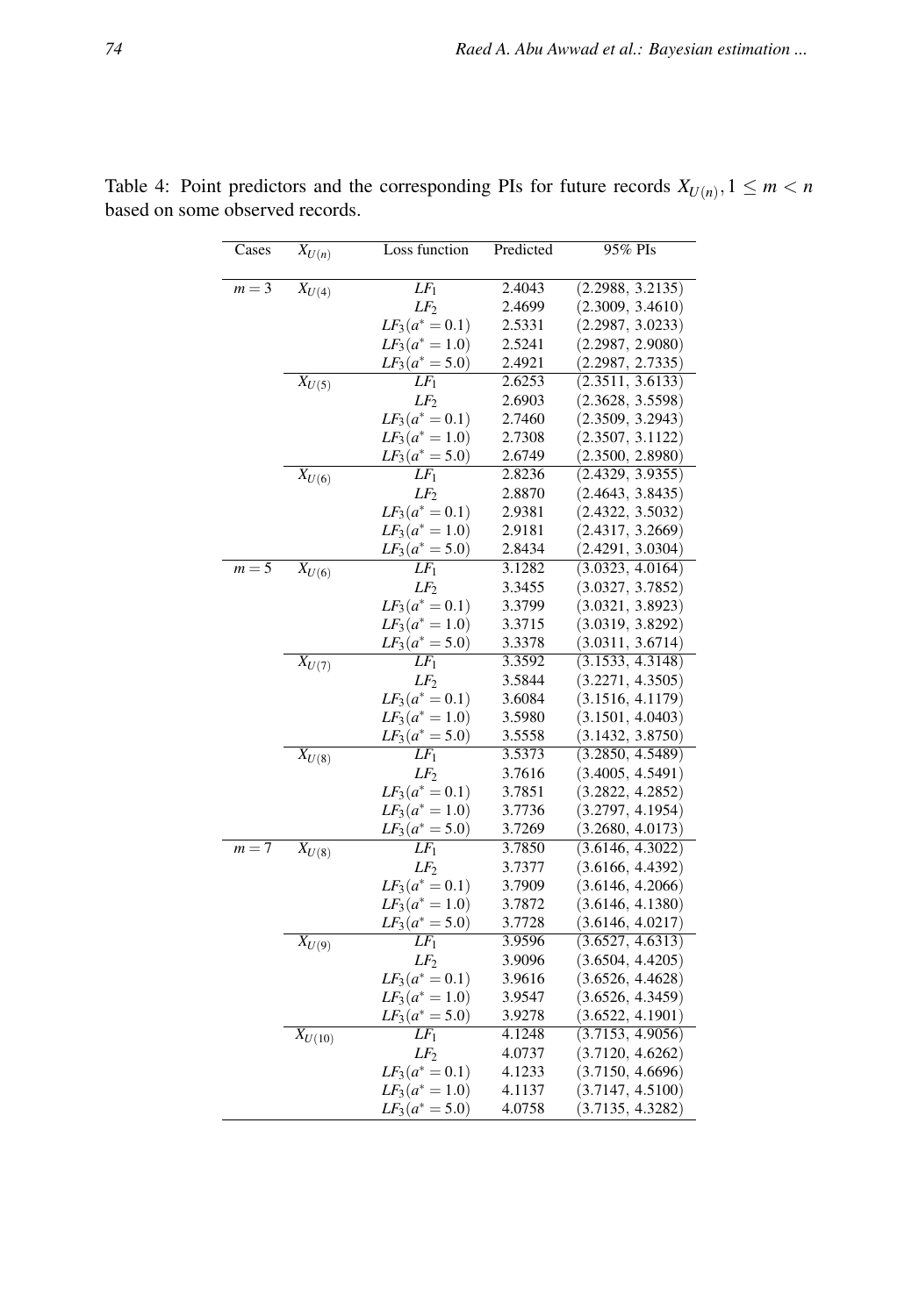

Figure 1: Empirical and fitted distribution functions and Q-Q Plots for data set of example 1.

#### Example 2 (real data):

In this example, we analyze the survival times in (days) of a group of size  $m = 16$  lung cancer patients (Lawless [1982, p. 319]) were considered as follows:

|  |  | 6.96 9.30 6.96 7.24 9.30 4.90 8.42 6.05      |  |  |
|--|--|----------------------------------------------|--|--|
|  |  | 10.18 6.82 8.58 7.77 11.94 11.25 12.94 12.94 |  |  |

From these data, we have  $n = 5$  observed upper record values: 6.96, 9.30, 10.18, 11.94 and 12.94. Soliman and Al-Aboud (2008) showed that the Rayleigh distribution fits the observed record values well. Seo and Kim (2018) used this real example to apply an objective Bayesian method under the observed upper record values.

For the above mentioned examples, we compute the BEs based on different loss functions:  $LF_1, LF_2$  and  $LF_3$  and for the values  $a^*$  (0.1,1.0,5.0). The results are presented in Tables 5 and 6. We can simply see from Tables 5 and 6 that all the estimates are quite close to each other. Furthermore, we obtain the 95% credible intervals for  $\lambda$  and  $\mu$ , respectively for both examples. For example 1, the 95% CI are given by (1.5457,2.4826) and (0.5693,1.4614). For example 2, they are (1.5473,2.4828) and (0.6092,1.4683). It can be noticed that the BEs of  $\lambda$  and  $\mu$  are falling in their credible intervals.

Also, we consider the prediction of the  $6<sup>th</sup>$ ,  $7<sup>th</sup>$  and  $8<sup>th</sup>$  future records. The predicted values and the 95% PIs for the 6*th*, 7*th* and 8*th* future records are presented in Tables 7 and 8, for examples 1 and 2, respectively. It is observed that all predicted values, under different loss functions, are all ordered and fall in their corresponding prediction intervals.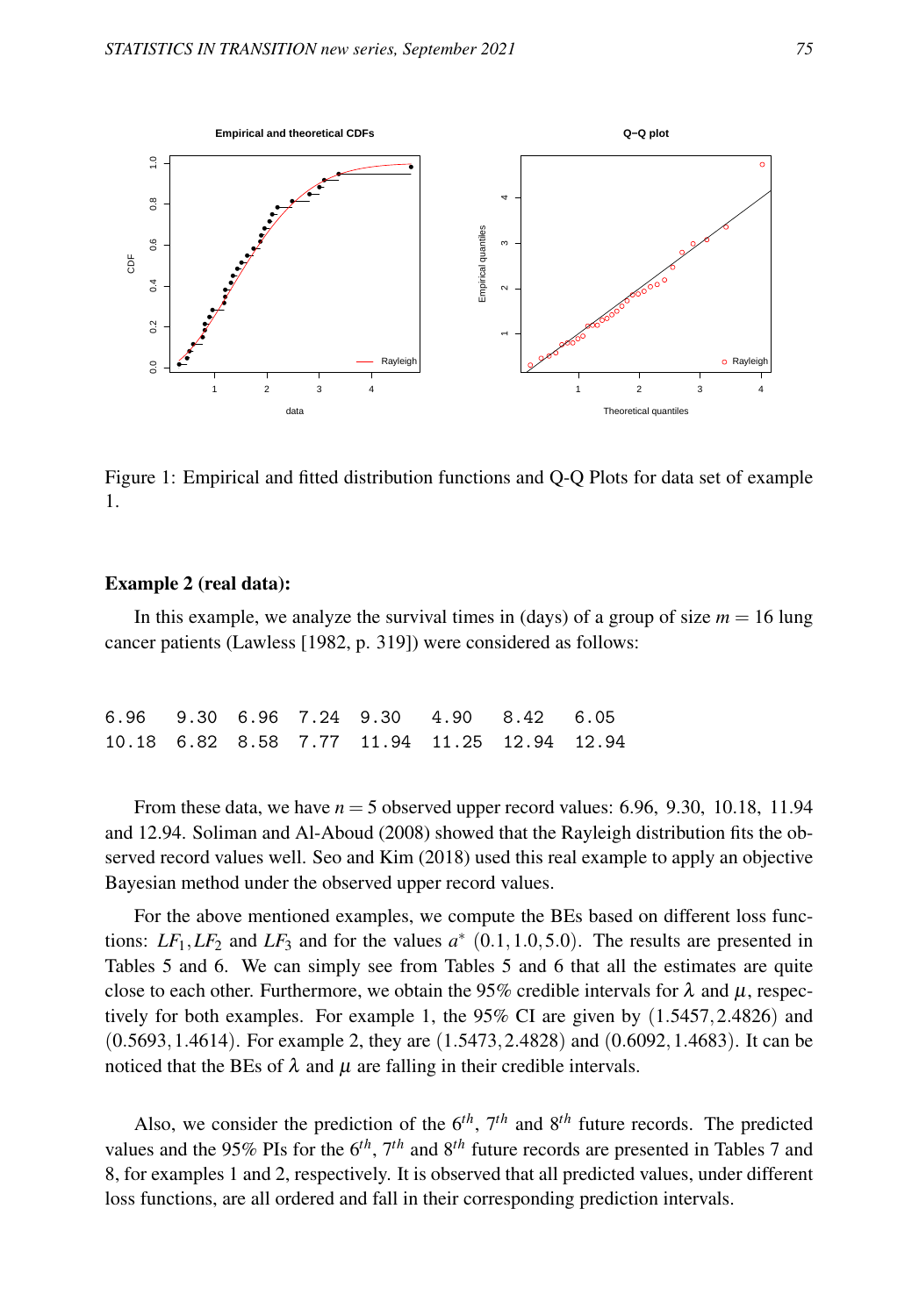|           | $LF_1$ | $LF_2$ |        | $LF_3(a^* = 0.1)$ $LF_3(a^* = 1.0)$ $LF_3(a^* = 5.0)$ |        |
|-----------|--------|--------|--------|-------------------------------------------------------|--------|
| $\lambda$ | 2.0848 | 2.1239 | 2.0636 | 2.0455                                                | 1.9614 |
| $\mu$     | 1.0215 | 1.0263 | 0.9867 | 0.9568                                                | 0.8284 |

Table 5: BEs based on different loss functions for example 1.

Table 6: BEs based on different loss functions for example 2.

|       | $LF_1$        | $LF_2$ |        | $LF_3(a^* = 0.1)$ $LF_3(a^* = 1.0)$ $LF_3(a^* = 5.0)$ |        |
|-------|---------------|--------|--------|-------------------------------------------------------|--------|
| λ     | 2.0841 2.1229 |        | 2.0628 | 2.0446                                                | 1.9608 |
| $\mu$ | 1.0774        | 1.0899 | 1.0457 | 1.0177                                                | 0.8874 |

Table 7: Point predictors and PIs for the 6*th*, 7*th* and 8*th* future records for example 1.

| Number of observed records | $X_{U(n)}$ | Loss function                                                                   | Predicted<br>values                            | 95% PIs                                                                                          |
|----------------------------|------------|---------------------------------------------------------------------------------|------------------------------------------------|--------------------------------------------------------------------------------------------------|
| $m=5$                      | $X_{U(6)}$ | $LF_1$<br>$LF_{2}$<br>$LF_3(a^*=0.1)$<br>$LF_3(a^* = 0.5)$<br>$LF_3(a^* = 1.0)$ | 4.8320<br>4.8840<br>4.9453<br>4.9418<br>4.9278 | (4.7548, 5.5207)<br>(4.7559, 5.4676)<br>(4.7548, 5.3315)<br>(4.7548, 5.2064)<br>(4.7547, 5.0566) |
|                            | $X_{U(7)}$ | $LF_1$<br>$LF_{2}$<br>$LF_3(a^*=0.1)$<br>$LF_3(a^* = 0.5)$<br>$LF_3(a^* = 1.0)$ | 4.9840<br>5.0593<br>5.1235<br>5.1169<br>5.0908 | (4.7928, 5.8867)<br>(4.8058, 5.7628)<br>(4.7926, 5.5638)<br>(4.7925, 5.3605)<br>(4.7918, 5.1797) |
|                            | $X_{U(8)}$ | $LF_1$<br>$LF_2$<br>$LF_3(a^*=0.1)$<br>$LF_3(a^* = 0.5)$<br>$LF_3(a^* = 1.0)$   | 5.1589<br>5.2227<br>5.2881<br>5.2788<br>5.2418 | (4.8531, 6.1875)<br>(4.8893, 5.9981)<br>(4.8523, 5.7464)<br>(4.8518, 5.4798)<br>(4.8490, 5.2816) |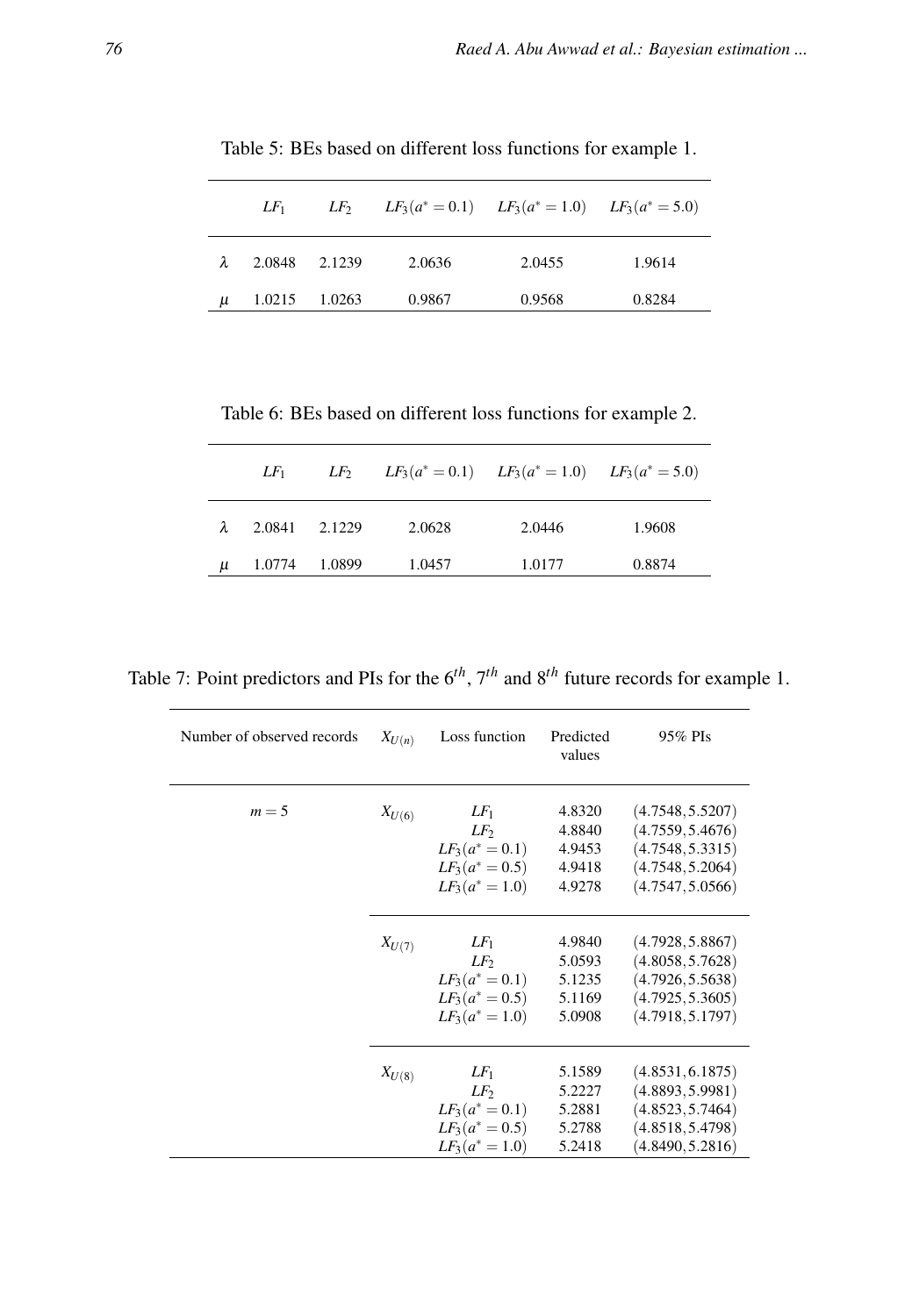| Number of observed records | $X_{U(n)}$ | Loss function                                                                     | Predicted<br>values                                 | 95% PIs                                                                                                    |
|----------------------------|------------|-----------------------------------------------------------------------------------|-----------------------------------------------------|------------------------------------------------------------------------------------------------------------|
| $m=5$                      | $X_{U(6)}$ | $LF_1$<br>$LF_2$<br>$LF_3(a^* = 0.1)$<br>$LF_3(a^* = 0.5)$<br>$LF_3(a^* = 1.0)$   | 13.4808<br>13.4851<br>13.6791<br>13.6638<br>13.6036 | (12.9604, 15.6118)<br>(12.9617, 15.6530)<br>(12.9604, 15.5010)<br>(12.9603, 15.4030)<br>(12.9603, 15.0070) |
|                            | $X_{U(7)}$ | $LF_1$<br>$LF_{2}$<br>$LF_3(a^* = 0.1)$<br>$LF_3(a^* = 0.5)$<br>$LF_3(a^* = 1.0)$ | 14.1850<br>14.2062<br>14.3694<br>14.3428<br>14.2361 | (13.1308, 16.7771)<br>(13.1448, 16.8060)<br>(13.1307, 16.5900)<br>(13.1306, 16.4170)<br>(13.1301, 16.6830) |
|                            | $X_{U(8)}$ | $LF_1$<br>$LF_2$<br>$LF_3(a^*=0.1)$<br>$LF_3(a^* = 0.5)$<br>$LF_3(a^* = 1.0)$     | 14.8853<br>14.8836<br>15.0188<br>14.9836<br>14.8406 | (13.4155, 17.7224)<br>(13.4533, 17.7340)<br>(13.4150, 17.4670)<br>(13.4146, 17.2250)<br>(13.4128, 16.6900) |

Table 8: Point predictors and PIs for the 6*th*, 7*th* and 8*th* future records for example 2.

## 6. Conclusion

In this work, we have considered the problem of classical and Bayesian estimations of the Rayleigh record model. We have also developed a Bayesian approach to compute the point future records as well as their corresponding prediction intervals. For comparison purposes, we have employed Markov Chain Monte Carlo (MCMC) samples generated from the Rayleigh record model to compute the Bayesian estimators and the point predictors of the future data. Monte Carlo simulations are used to study the behaviour of the obtained methods. Also, two real data examples have been analyzed to illustrate the procedures developed in this article.

## Acknowledgements

The authors would like to thank the reviewers for their valuable notes and comments that lead to improve this version of the manuscript.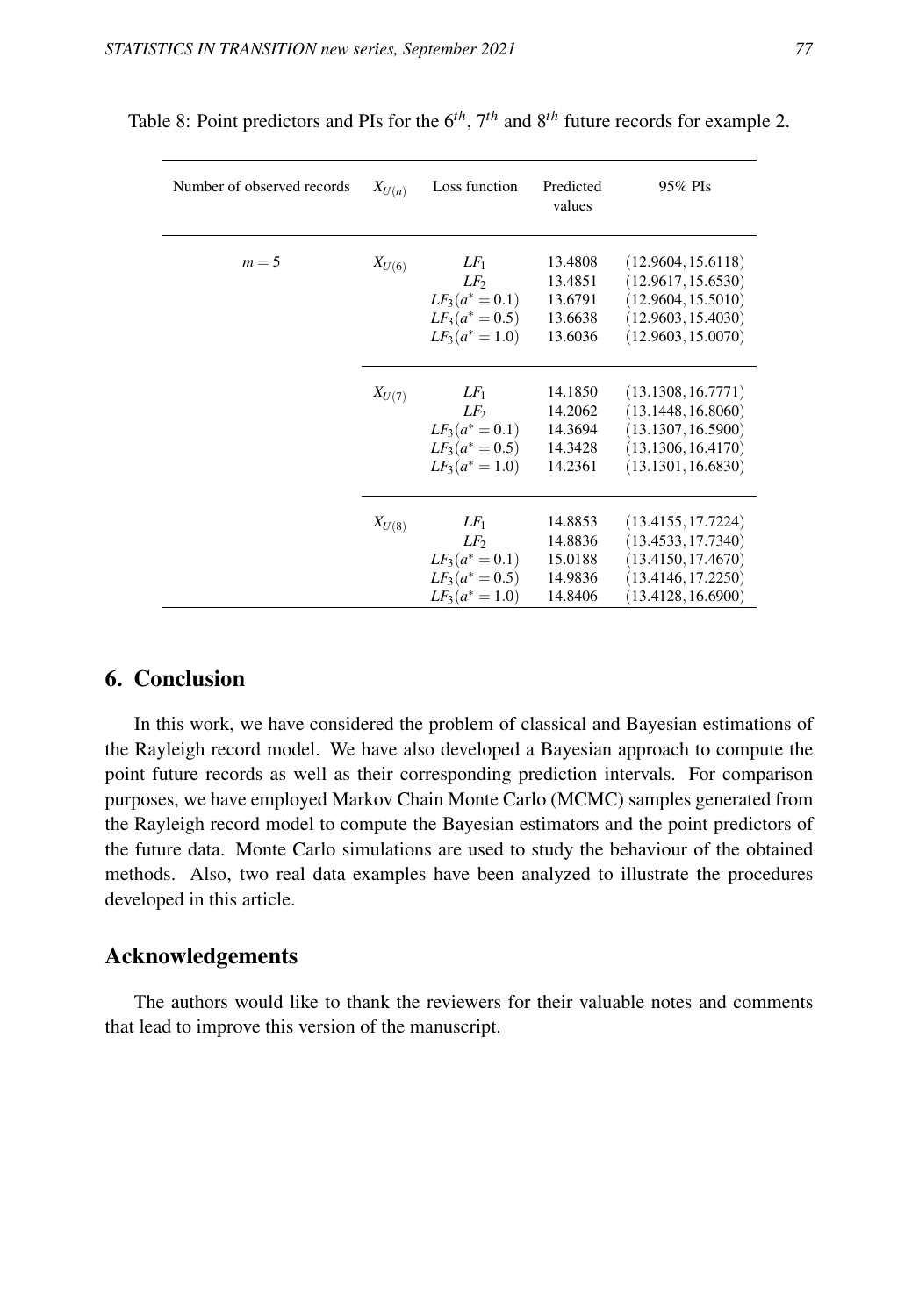# References

- Abu Awwad, R. R., Bdair, O. M. and Abufoudeh, G. K., (2018). One and Two-Sample Prediction for the Progressively Censored Rayleigh Residual Data. *Journal of Statistical Theory and Practice*, 12(4), pp. 669–687.
- Ahmadi, J. and Doostparast, M., (2006). Bayesian estimation and prediction for some life distributions based on record values. *Statistical Papers*, 47(3), pp. 373–392.
- Arnold, B. C, Balakrishnan, N. and Nagaraja, H. N., (1998). Records. *John Weily, New York.*
- Ahsanullah, M., (1980). Linear prediction of record values for the two parameter exponential distributrion. *Annals of the Institute of Statistical Mathematics*, 32, pp. 363–368.
- Ahsanullah, M., (2004). Record Values-Theory and Applications. *University Press of America, New York*.
- Al-Hussaini, E. K. and Ahmad, A. A., (2003). On Bayesian interval prediction of future records. *Test*, 12, pp. 79–99.
- Bdair, O.M. and Raqab, M. Z., (2009). On the mean residual waiting time of records. *Statistics & Decisions International mathematical journal for stochastic methods and models*, 27(3), pp. 249-–260, DOI: https://doi.org/10.1524/stnd.2009.1050.
- Bdair, O. M. and Raqab, M. Z., (2016). One-sequence and two-sequence prediction for future Weibull records. *Journal of Statistical Theory and Applications*, 15(4), pp. 345– 366.
- Berger, J. O. and Sun., D., (1993). Bayesian analysis for the poly-Weibull distribution. *Journal of the American Statistical Association*, 88(424), pp. 1412-–1418. DOI:10.1080/01621459.1993.10476426.
- David Hinkley, (1977). On quick choice of power transformation. *Journal of the Royal Statistical Society Series C*, 26(1), pp. 67–69.
- Gulati, S. and Padgett, W. J., (2003). Parametric and nonparametric inference from recordbreaking data. *Springer-Verlag, New York.*
- Johnson, N. L, Kotz, S. and Balakrishnan, N., (1994). Continuous univariate distribution. 2-nd edition. *Wiley and Sons, New York.*